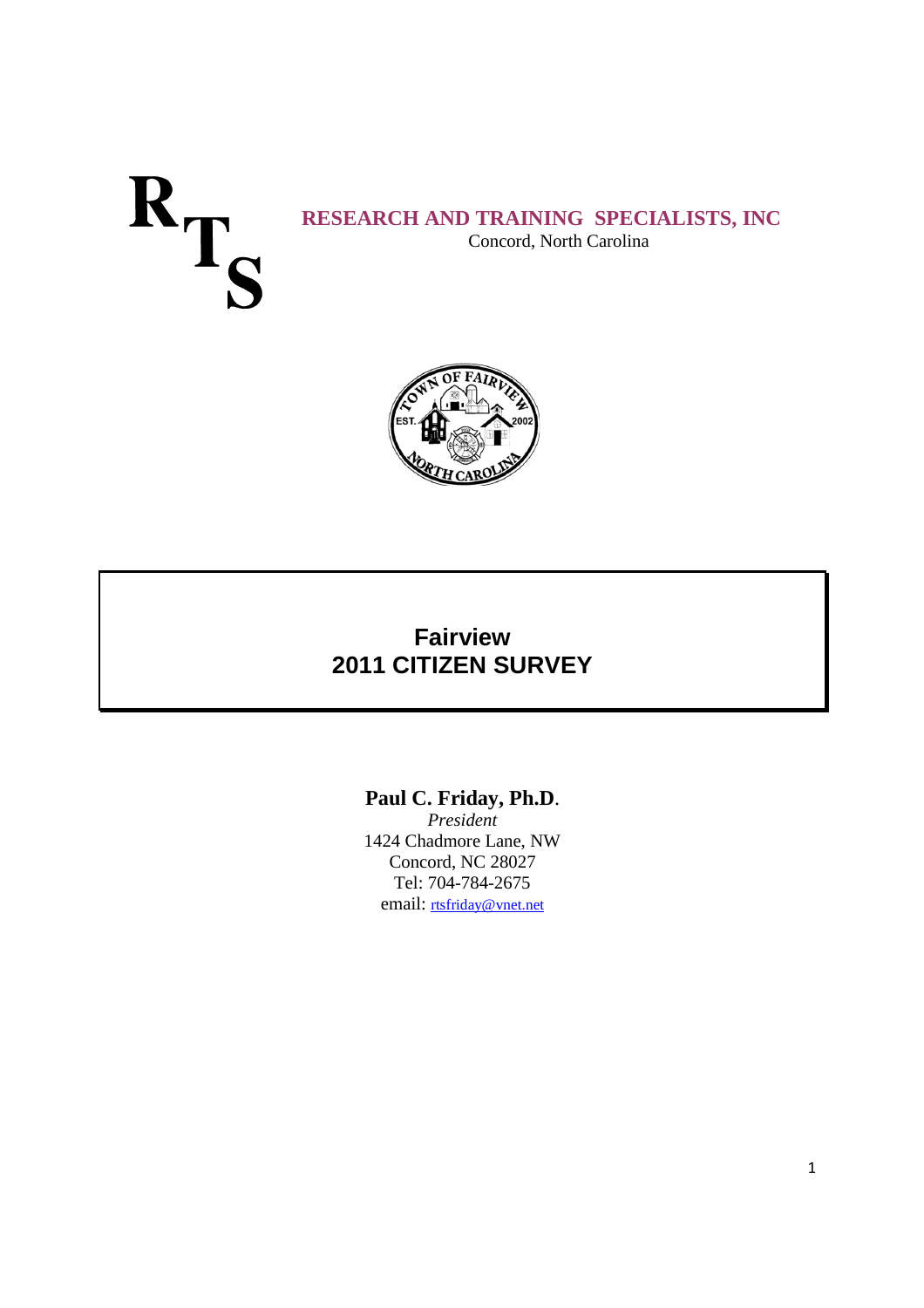# **Table of Contents**

# **List of Figures**

# **List of Tables**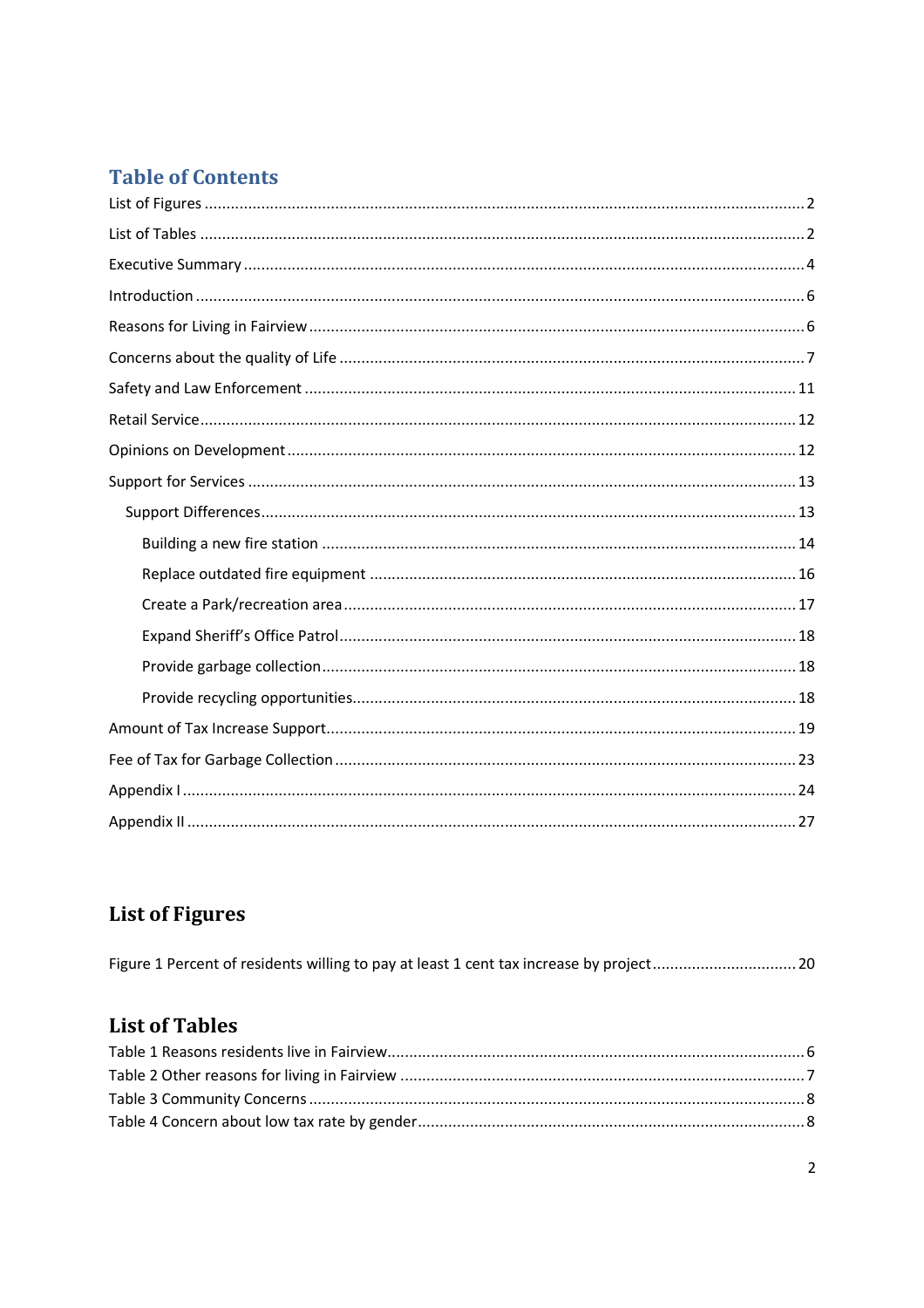| Table 9 Concern about keeping the small town atmosphere and retired status  10                             |
|------------------------------------------------------------------------------------------------------------|
|                                                                                                            |
|                                                                                                            |
|                                                                                                            |
|                                                                                                            |
|                                                                                                            |
|                                                                                                            |
|                                                                                                            |
|                                                                                                            |
|                                                                                                            |
|                                                                                                            |
|                                                                                                            |
|                                                                                                            |
|                                                                                                            |
|                                                                                                            |
|                                                                                                            |
|                                                                                                            |
|                                                                                                            |
|                                                                                                            |
| Table 28 Willingness to pay at least 1 cent tax increase to create a park by gender  20                    |
| Table 29 Willingness to pay at least 1 cent tax increase to expand Sheriff's Patrol by gender 21           |
| Table 30 Willingness to pay at least 1 cent tax increase for garbage collection by gender  21              |
| Table 31 Willingness to pay at least 1 cent tax increase for recycling opportunities by gender 21          |
| Table 32 Willingness to pay at least 1 cent tax increase to purchase land by age  22                       |
| Table 33 Willingness to pay at least 1 cent tax increase to create a park by age 22                        |
| Table 34 Willingness to pay at least 1 cent tax increase to build a new fire station by retired status  22 |
| Table 35 Willingness to pay at least 1 cent tax increase to expand Sheriff's Patrol by length of residence |
|                                                                                                            |
|                                                                                                            |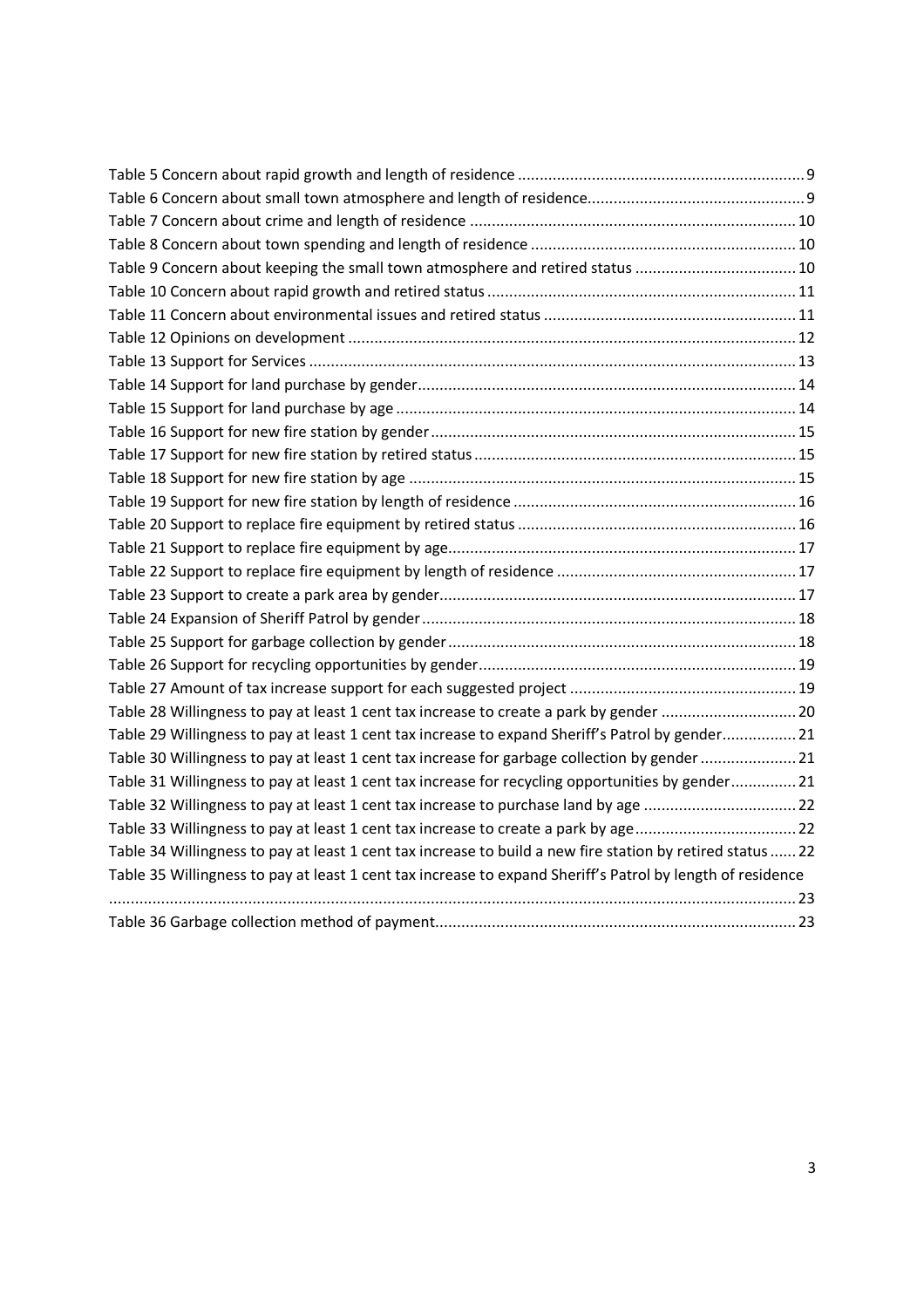## **Executive Summary**

1195 surveys were randomly distributed to the community; 480 were returned which makes the findings accurate within 3%.

The primary reason residents choose to live in Fairview is for the rural, country lifestyle. The results show, however, that the community is split on a number of issues and the division is often based on length of residence, age and gender.

- 95.7% of residents are either very concerned (73.9%) or somewhat concerned (21.8%) about maintaining a low tax rate.
- $\triangleright$  Female respondents are significantly more likely than male respondents to be concerned about maintaining the low tax rate (p<.000). However, female residents are also more likely than male residents to support a tax increase for particular issues, especially an increase in Sheriff Patrols, garbage collection and recycling opportunities.
- $\triangleright$  Female residents are also more likely than male residents to support the purchase of land for a park, build a new fire station, create a park area, and increase Sheriff's Patrol, garbage collection and recycling opportunities.
- $\triangleright$  88% of those living in Fairview more than eleven years and retired citizens are concerned about rapid growth. Long term residents are also more likely to be concerned about keeping the small town atmosphere, and Town spending.
- $\triangleright$  Those residents who are over 50 and who have lived in the community more than 11 years are more likely to oppose building a new fire station and replacing the equipment.
- $\triangleright$  97.7% of respondents indicate that the feel either very safe (65.5%) or somewhat safe (32.1%)
- 81.5% **do not** feel the need for additional law enforcement service
- $\triangleright$  The community is conflicted over having a grocery chain or pharmacy but comments suggest a desire for some type of fast food and/or restaurant options.
- $\triangleright$  78% of residents agree with the statement that most residential development should be designated for lots larger than one acre
- $\triangleright$  91.2% of residents feel that Fairview should encourage continued agricultural activities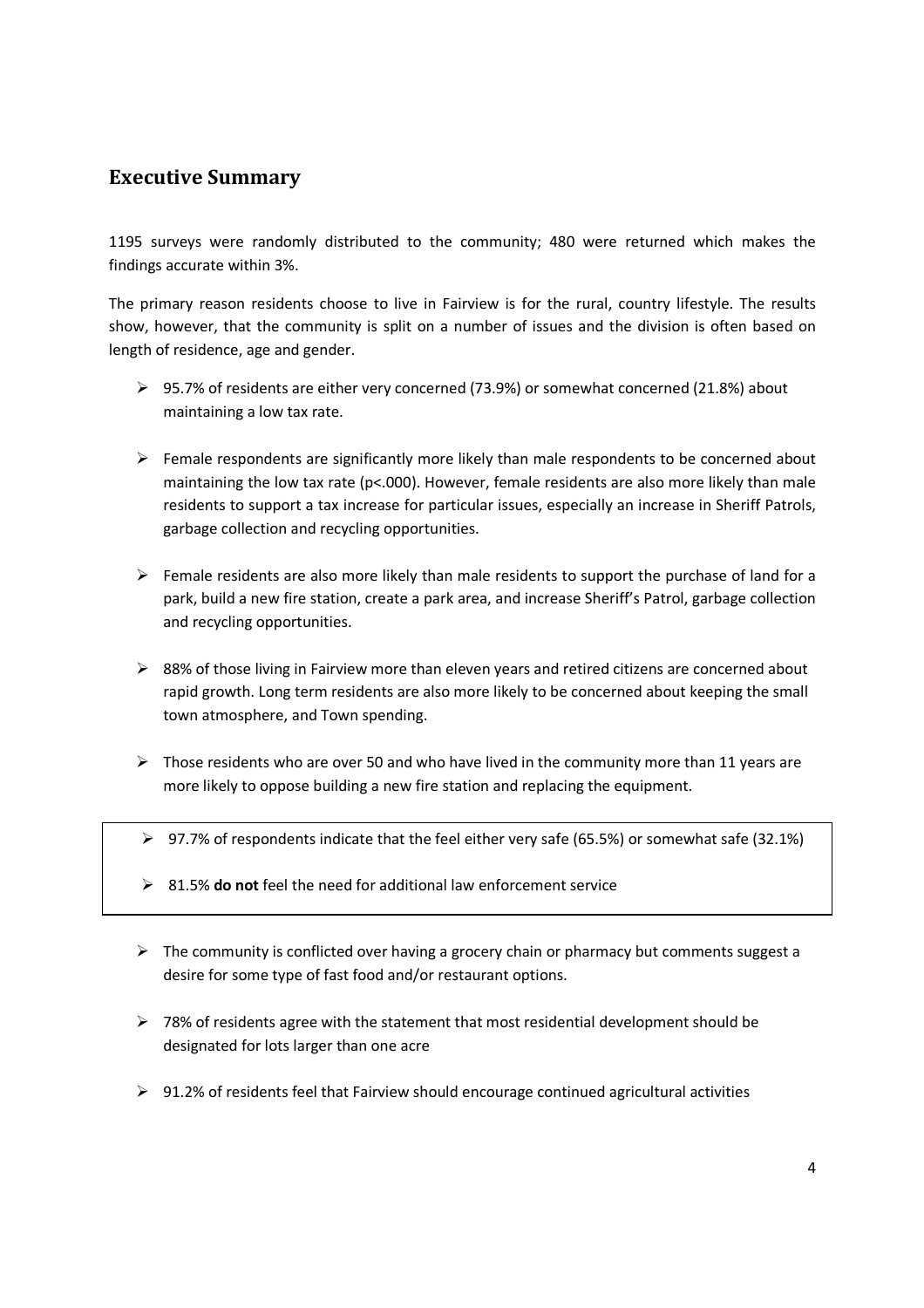- $\geq$  66.7% are opposed to the clustering of homes
- $\triangleright$  The community appears to be conflicted over the establishment of a traditional town center: o 35.7% agree with the concept; 37.4% oppose - 26.8% are neutral
- $\triangleright$  Only two suggested Town financial commitments had more than 50% support:
	- o 75% of residents support replacing outdated fire equipment
	- o 53.8% support recycling opportunities

#### **Tax increase**

- 75.7% of residents are willing to pay increased taxes to replace the outdated fire equipment. 48.1% support a 1 cent increase while 18.8% support 2 cents and 8.8% support 3 a 3 cent increase.
- $\triangleright$  77.5% of residents are opposed to any tax increase for a new town hall and two-thirds (65.7%) oppose a tax increase to purchase land.



 $\triangleright$  The community is evenly split on the garbage collection fee-tax issue. 51% do not support garbage collection while of the remaining 49%, 10% prefer the tax, 18.8% prefer the fee and 20% would accept either.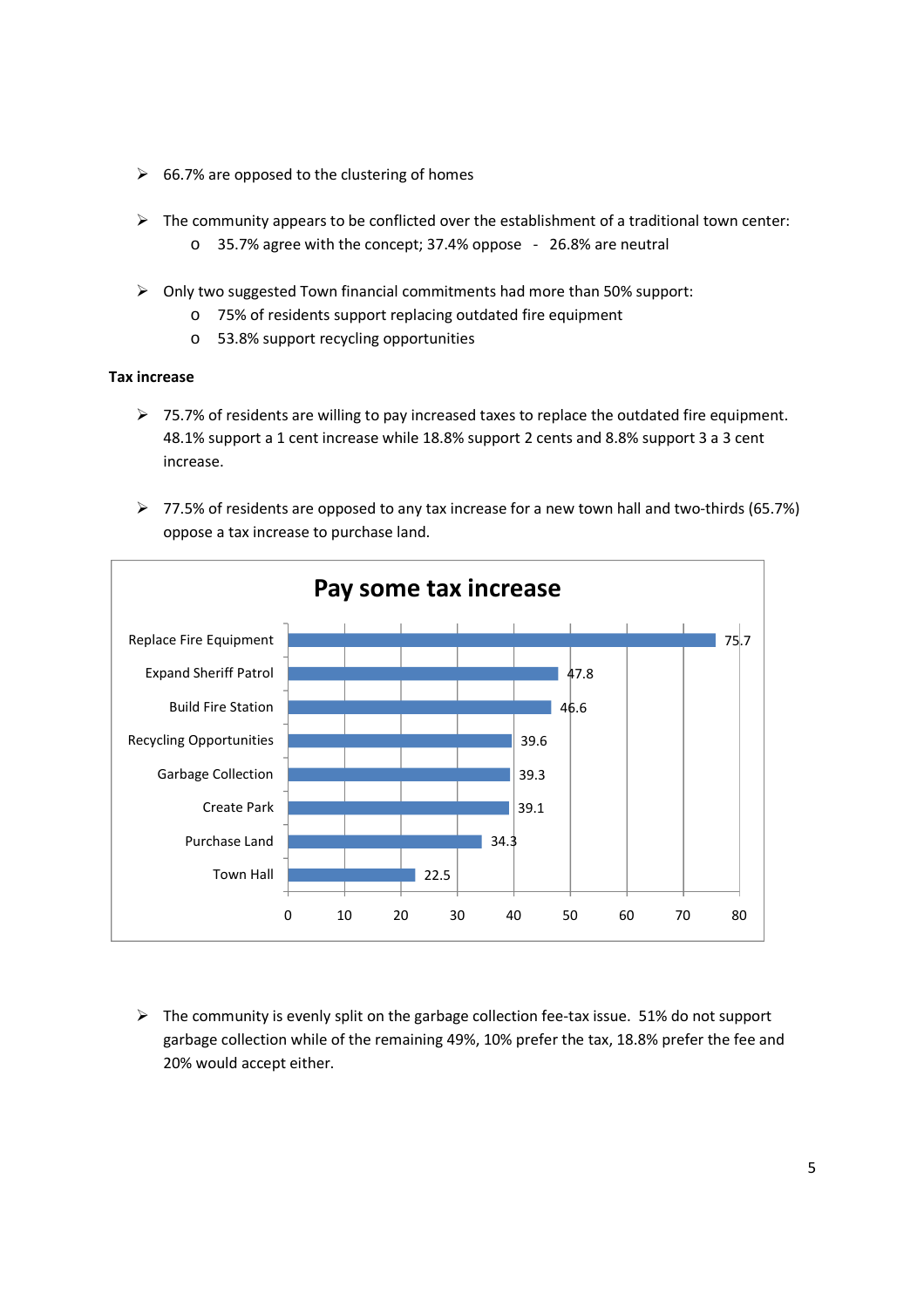# **Fairview 2011 CITIZEN SURVEY**

Research & Training Specialists, Inc. rtsfriday@vnet.net

### **Introduction**

The elected officials of the Town of Fairview requested a survey of community residents to determine their opinions on a variety of current issues. To this end, surveys were sent 1195 households in early March, 2011. The surveys were to be returned to the researchers by March 31. These results are based on surveys returned by April 8, 2011.

1195 surveys were mailed. 62 were returned for "undeliverable addresses". From the valid addresses, 480 (42.4%) were returned completed. This high rate of return reflects a very serious and considerate response by the community. This means that one can be 95% confident that the results have only a 3% margin of error. That is, the actual opinions/perceptions are within 3% of the percentages provided in the report.

## **Reasons for Living in Fairview**

- $\triangleright$  The primary reason residents say they have chosen to live in Fairview is the country lifestyle
	- o The second primary reason is that family and friends live nearby
		- o Low taxes is the reason for 44%

#### **Table 1 Reasons residents live in Fairview**

| 73.3% | country lifestyle            |
|-------|------------------------------|
| 45,8% | family and friends nearby    |
| 43.7% | low taxes                    |
| 41.4% | low crime                    |
| 39.5% | schools                      |
| 38.3% | availability of large lots   |
| 35.6% | small town lifestyle         |
| 32.0% | proximity to Charlotte       |
| 27.0% | lived here all my life       |
| 19.0% | convenient to work           |
| 16.6% | affordable housing           |
| 13.4% | retirement                   |
| 1.3%  | for employment opportunities |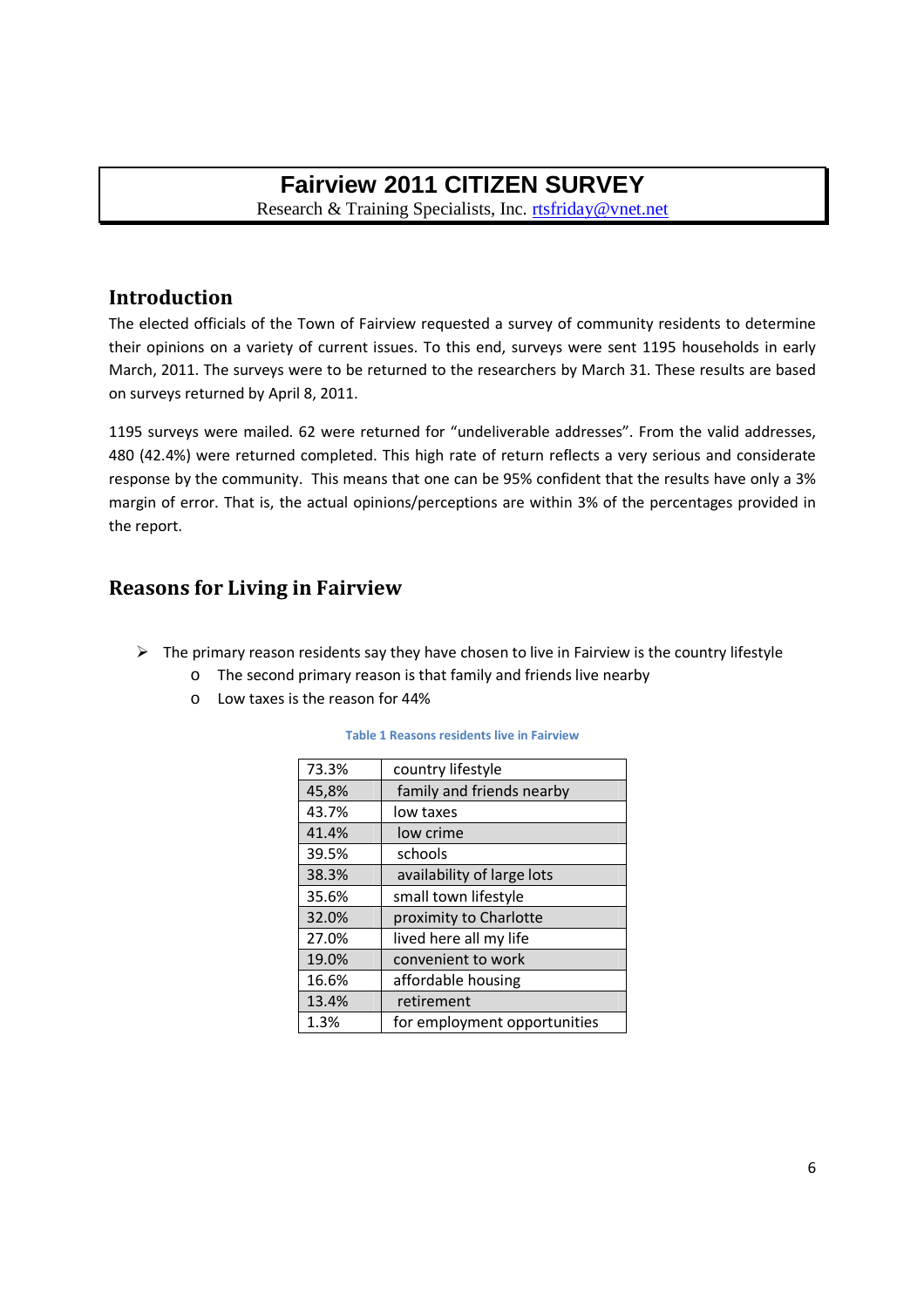#### **Table 2 Other reasons for living in Fairview**

| Bought a house no one else would buy            |
|-------------------------------------------------|
|                                                 |
| Came back after 34 yrs in Charlotte.            |
| <b>Christian atmosphere</b>                     |
| <b>Close to mint hill</b>                       |
| <b>Family owned land</b>                        |
| <b>Farming community</b>                        |
| <b>Flight from big Charlotte</b>                |
| Found land and built on it.                     |
| Get away from residential development           |
| <b>Great people</b>                             |
| have family business and farm here              |
| <b>Horse farm</b>                               |
| It was county when I moved here.                |
| <b>Keep horses</b>                              |
| Land                                            |
| Live on family land in the family over 100 yrs. |
| lived here all my adult life                    |
| Married into family already here                |
| Married someone from here, moved here then      |
| moved back after 15 yr. absence                 |
| No big businesses                               |
| <b>Quiet country living</b>                     |
| To get out of Mecklenburg county                |
|                                                 |
| <b>Unincorporated area</b>                      |

# **Concerns about the quality of Life**

- 95.7% of residents are either very concerned (73.9%) or somewhat concerned (21.8%) about maintaining a low tax rate.
- 92.8% of residents are either very concerned (71.9%) or somewhat concerned (20.9%) about preserving Fairview's rural/small town atmosphere.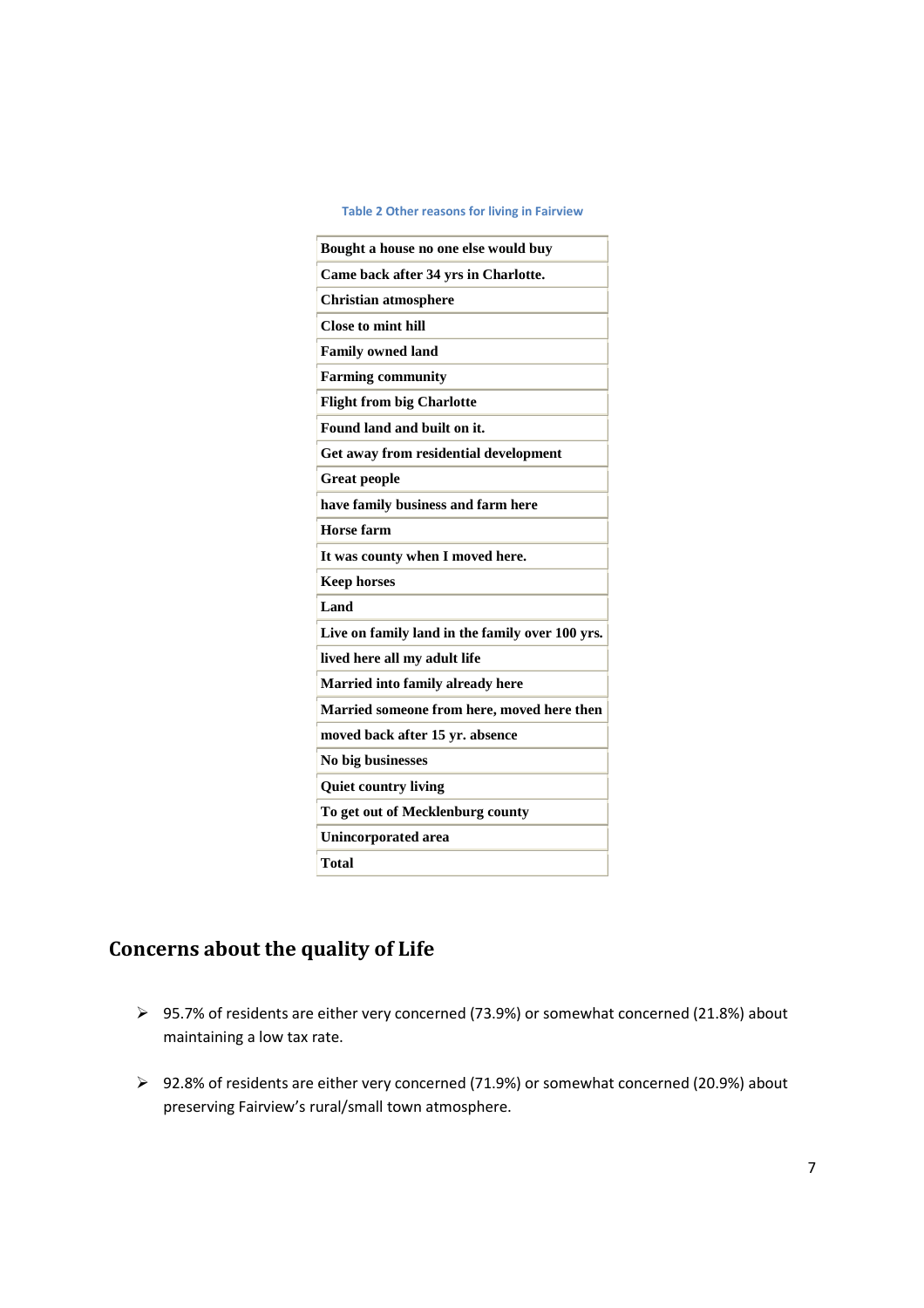$\triangleright$  The fewest number of residents are either very concerned (21.1%) or somewhat concerned (38.2%) about the increased need for services.

|                                        | <b>Very concerned</b> | <b>Somewhat concerned</b> | <b>Not concerned</b> |
|----------------------------------------|-----------------------|---------------------------|----------------------|
| Maintaining a low tax rate             | 73.9                  | 21.8                      | 4.3                  |
| Preserving rural/small town atmosphere | 71.9                  | 20.9                      | 7.2                  |
| Tax increases                          | 65.6                  | 28.4                      | 6.0                  |
| Property values                        | 52.8                  | 37.8                      | 9.3                  |
| Rapid growth                           | 51.3                  | 29.5                      | 19.2                 |
| Town spending                          | 40.0                  | 44.1                      | 15.9                 |
| Crime                                  | 38.1                  | 38.6                      | 23.3                 |
| Environmental issues                   | 31.6                  | 41.6                      | 26.7                 |
| Increased shopping options             | 24.2                  | 28.6                      | 47.2                 |
| Increased need for services            | 21.1                  | 38.2                      | 40.7                 |

#### **Table 3 Community Concerns**

There are a few significant differences in who feels more concerned about different issues. Each concern was crosstabulated with length of residence, gender and whether the respondent was retired or not to see if there were any significant differences. If a relationship is considered significant it means that the finding would only be found by chance less than five times every 100 times the survey would be given 100 times (p<.05) or only 3 times every 100 surveys (p<.03) only 1 time every 100 surveys (p<.01) or one time in every thousand surveys (p<.001) etc. These are the criteria used in scientific research.

**Gender:** Gender was a factor in only one concer: low taxes. Female respondents are significantly more likely than male rspondents to be concerned about maintaining the low tax rate ( $p<000$ ).

| <b>Low Tax Rate</b>  |                              | Gender   |        |              |
|----------------------|------------------------------|----------|--------|--------------|
|                      |                              | Male     | Female | <b>Total</b> |
| <b>Concerned</b>     | Count                        | 121      | 139    | 260          |
|                      | <b>Percent</b>               | $49.4\%$ | 71.3%  | 59.1%        |
|                      | Count                        | 124      | 56     | 180          |
| <b>Not Concerned</b> | Percent                      | 50.6%    | 28.7%  | 40.9%        |
|                      | Count                        | 245      | 195    | 440          |
| <b>Total</b>         | <b>Percent</b> 100.0% 100.0% |          |        | 100.0%       |

#### **Table 4 Concern about low tax rate by gender**

**Length of Residence:** In general, those who have lived in Fairview the longest are the most concerned about: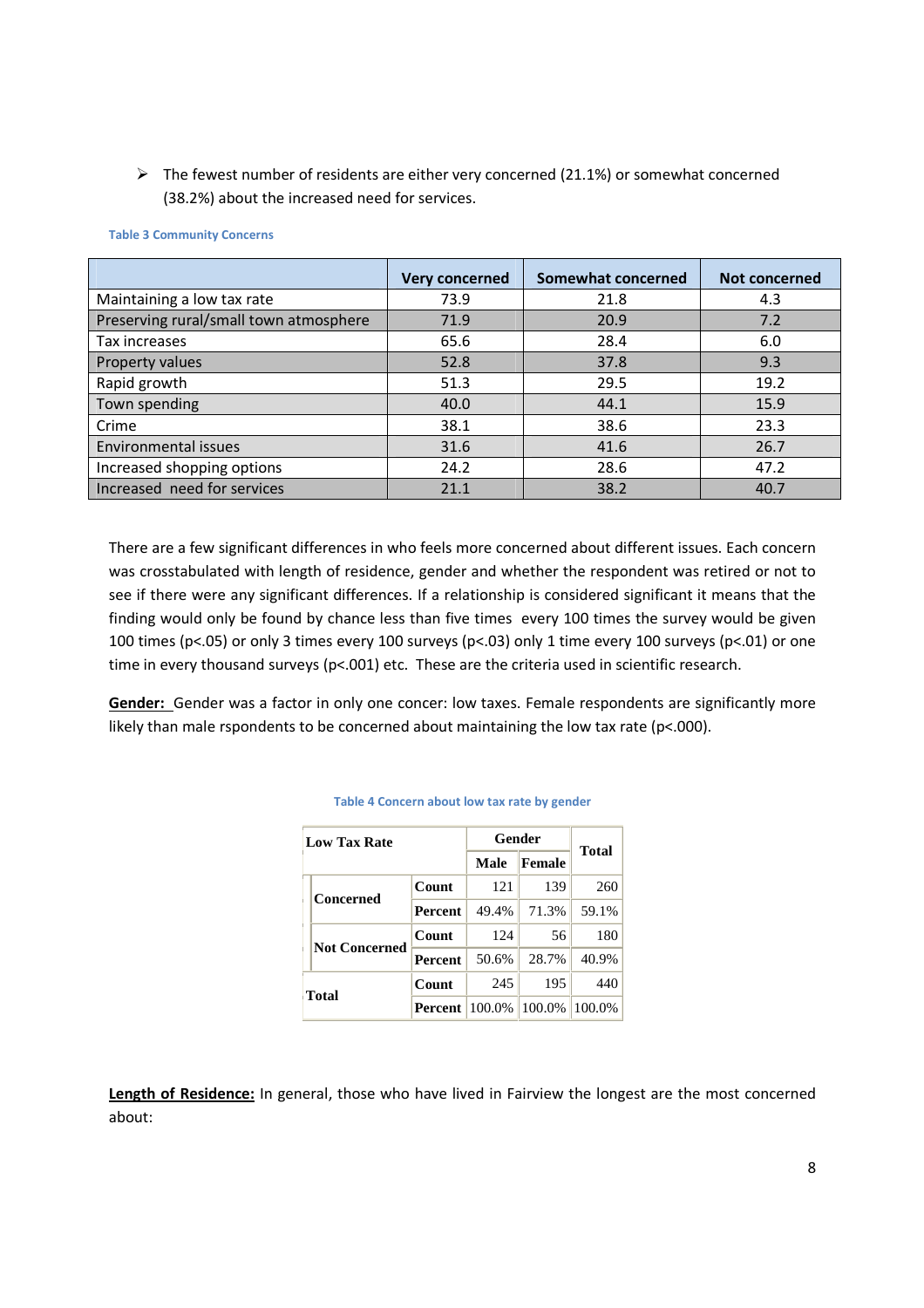**Rapid Growth:** 88% of those living in Fairview more than eleven years are concerned about rapid growth; 43% living here less than a year are concerned about rapid growth while around 67% of those living here 6 to 10 years are concerned about growth(p<.000).

|                     |                      | How long have you lived in Fairview?                                    |        |        |        |        |              |        |
|---------------------|----------------------|-------------------------------------------------------------------------|--------|--------|--------|--------|--------------|--------|
| <b>Rapid Growth</b> |                      | Less than 1 year $ 1-5$ years $ 6-10$ years $ 11-15$ years $ 15+$ years |        |        |        |        | <b>Total</b> |        |
|                     | Concerned            | Count                                                                   | 3      | 40     | 39     | 57     | 232          | 371    |
|                     |                      | <b>Percent</b>                                                          | 42.9%  | 85.1%  | 67.2%  | 87.7%  | 87.9%        | 84.1%  |
|                     | <b>Not Concerned</b> | Count                                                                   | 4      | 7      | 19     | 8      | 32           | 70     |
|                     |                      | Percent                                                                 | 57.1%  | 14.9%  | 32.8%  | 12.3%  | 12.1%        | 15.9%  |
| <b>Total</b>        |                      | Count                                                                   | 7      | 47     | 58     | 65     | 264          | 441    |
|                     |                      | Percent                                                                 | 100.0% | 100.0% | 100.0% | 100.0% | 100.0%       | 100.0% |

#### **Table 5 Concern about rapid growth and length of residence**

**Small Town Atmosphere:** Over 90% of those living in Fairview more than eleven years are concerned about keeping the small town atmosphere; 57% living here less than a year are concerned about keeping the atmosphere while around 85% of those living here 1 to 10 years are concerned(p<.001).

|                              |                      |         | How long have you lived in Fairview?                           |        |        |        |             |              |
|------------------------------|----------------------|---------|----------------------------------------------------------------|--------|--------|--------|-------------|--------------|
| <b>Small Town Atmosphere</b> |                      |         | Less than 1 year $ 1-5$ years $ 6-10$ years $ 11-15$ years $ $ |        |        |        | $15+$ vears | <b>Total</b> |
|                              | Concerned            | Count   | 4                                                              | 40     | 49     | 63     | 254         | 410          |
|                              |                      | Percent | 57.1%                                                          | 85.1%  | 84.5%  | 96.9%  | 92.4%       | 90.7%        |
|                              | <b>Not Concerned</b> | Count   | 3                                                              |        | 9      |        | 21          | 42           |
|                              |                      | Percent | 42.9%                                                          | 14.9%  | 15.5%  | 3.1%   | 7.6%        | 9.3%         |
| <b>Total</b>                 |                      | Count   | 7                                                              | 47     | 58     | 65     | 275         | 452          |
|                              |                      | Percent | 100.0%                                                         | 100.0% | 100.0% | 100.0% | 100.0%      | 100.0%       |

#### **Table 6 Concern about small town atmosphere and length of residence**

**Crime:** Over 95% of those living in Fairview more than eleven years are concerned about crime; 71% living here less than a year are concerned about crime (p<.002).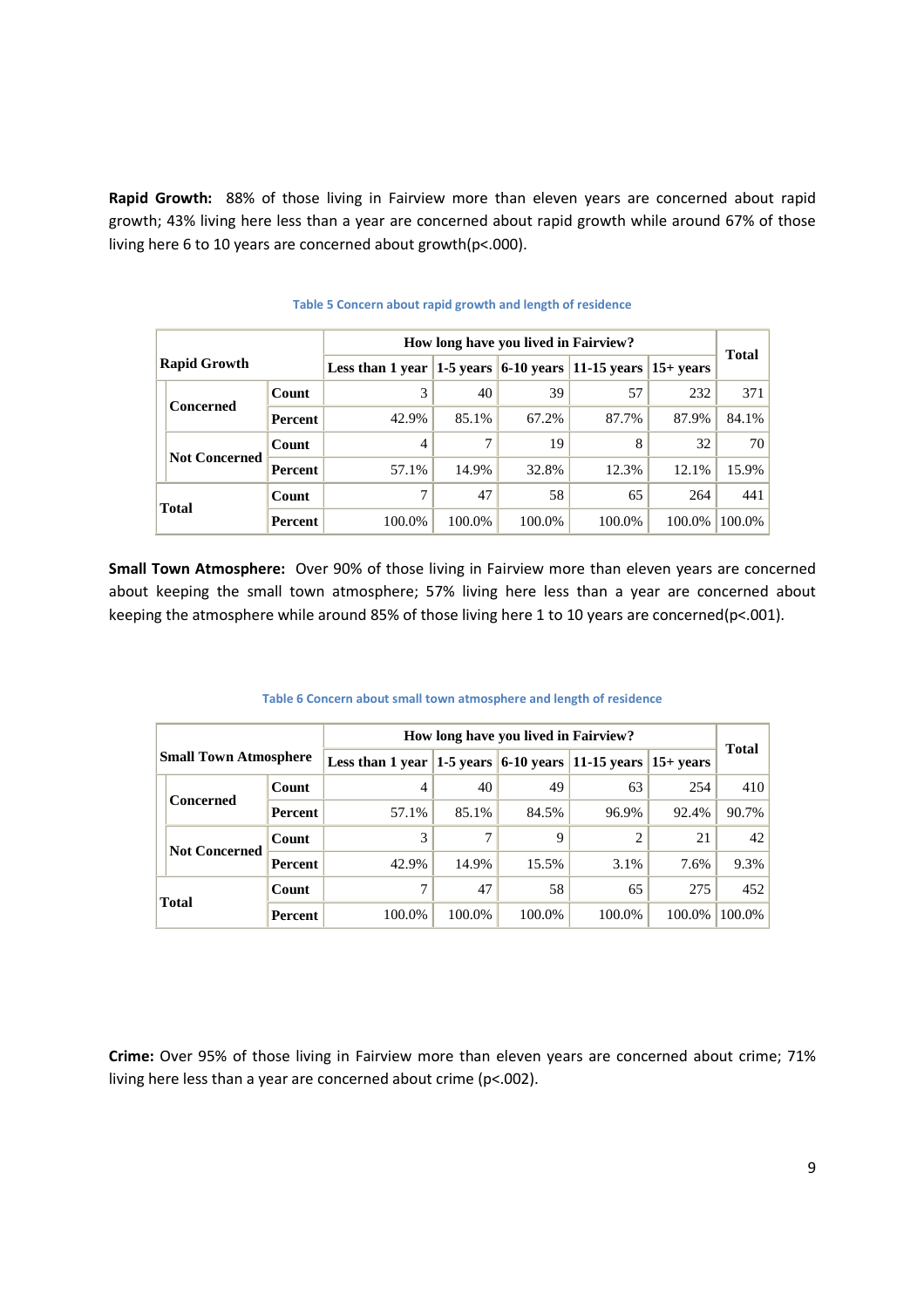|              |                      | How long have you lived in Fairview?                                    |        |        |        |        |        |           |
|--------------|----------------------|-------------------------------------------------------------------------|--------|--------|--------|--------|--------|-----------|
| <b>Crime</b> |                      | Less than 1 year $ 1-5$ years $ 6-10$ years $ 11-15$ years $ 15+$ years |        |        |        |        | Total  |           |
|              | <b>Concerned</b>     | Count                                                                   |        | 41     | 51     | 66     | 266    | 429       |
|              |                      | Percent                                                                 | 71.4%  | 87.2%  | 87.9%  | 97.1%  | 96.0%  | 93.9%     |
|              | <b>Not Concerned</b> | Count                                                                   | 2      | 6      |        |        | 11     | 28        |
|              |                      | Percent                                                                 | 28.6%  | 12.8%  | 12.1%  | 2.9%   | 4.0%   | $6.1\%$   |
|              |                      | Count                                                                   | 7      | 47     | 58     | 68     | 277    | 457       |
|              | <b>Total</b>         | Percent                                                                 | 100.0% | 100.0% | 100.0% | 100.0% | 100.0% | $100.0\%$ |

#### **Table 7 Concern about crime and length of residence**

**Town Spending**: Those living in Fairview 11 or more years are the most concerned (P<.03)

|                      |                      | How long have you lived in Fairview?                                    |        |        |        |        |              |        |
|----------------------|----------------------|-------------------------------------------------------------------------|--------|--------|--------|--------|--------------|--------|
| <b>Town Spending</b> |                      | Less than 1 year $ 1-5$ years $ 6-10$ years $ 11-15$ years $ 15+$ years |        |        |        |        | <b>Total</b> |        |
|                      |                      | Count                                                                   | 4      | 35     | 41     | 56     | 226          | 362    |
|                      | <b>Concerned</b>     | Percent                                                                 | 57.1%  | 74.5%  | 69.5%  | 86.2%  | 83.1%        | 80.4%  |
|                      | <b>Not Concerned</b> | Count                                                                   | 3      | 12     | 18     |        | 46           | 88     |
|                      |                      | Percent                                                                 | 42.9%  | 25.5%  | 30.5%  | 13.8%  | 16.9%        | 19.6%  |
|                      |                      | Count                                                                   |        | 47     | 59     | 65     | 272          | 450    |
|                      | <b>Total</b>         | Percent                                                                 | 100.0% | 100.0% | 100.0% | 100.0% | 100.0%       | 100.0% |

#### **Table 8 Concern about town spending and length of residence**

**Retired citizens of Fairview are more concerned about the following issues than are those who are not retired:**

**Keeping the rural/small town atmosphere:** While overall 91% of citizens want to keep the small town atmosphere, retired citizens are significantly more likely to have this concern (p<.05)

| Table 9 Concern about keeping the small town atmosphere and retired status |  |  |  |
|----------------------------------------------------------------------------|--|--|--|
|----------------------------------------------------------------------------|--|--|--|

| <b>Small Town Atmosphere</b> |                | <b>Retired</b> | <b>Total</b> |        |
|------------------------------|----------------|----------------|--------------|--------|
|                              |                | Yes            | No           |        |
| Concerned                    | Count          | 134            | 280          | 414    |
|                              | <b>Percent</b> | 94.4%          | 89.2%        | 90.8%  |
| <b>Not Concerned</b>         | Count          | 8              | 34           | 42     |
|                              | <b>Percent</b> | 5.6%           | 10.8%        | 9.2%   |
|                              | Count          | 142            | 314          | 456    |
| Total                        | Percent        | 100.0%         | 100.0%       | 100.0% |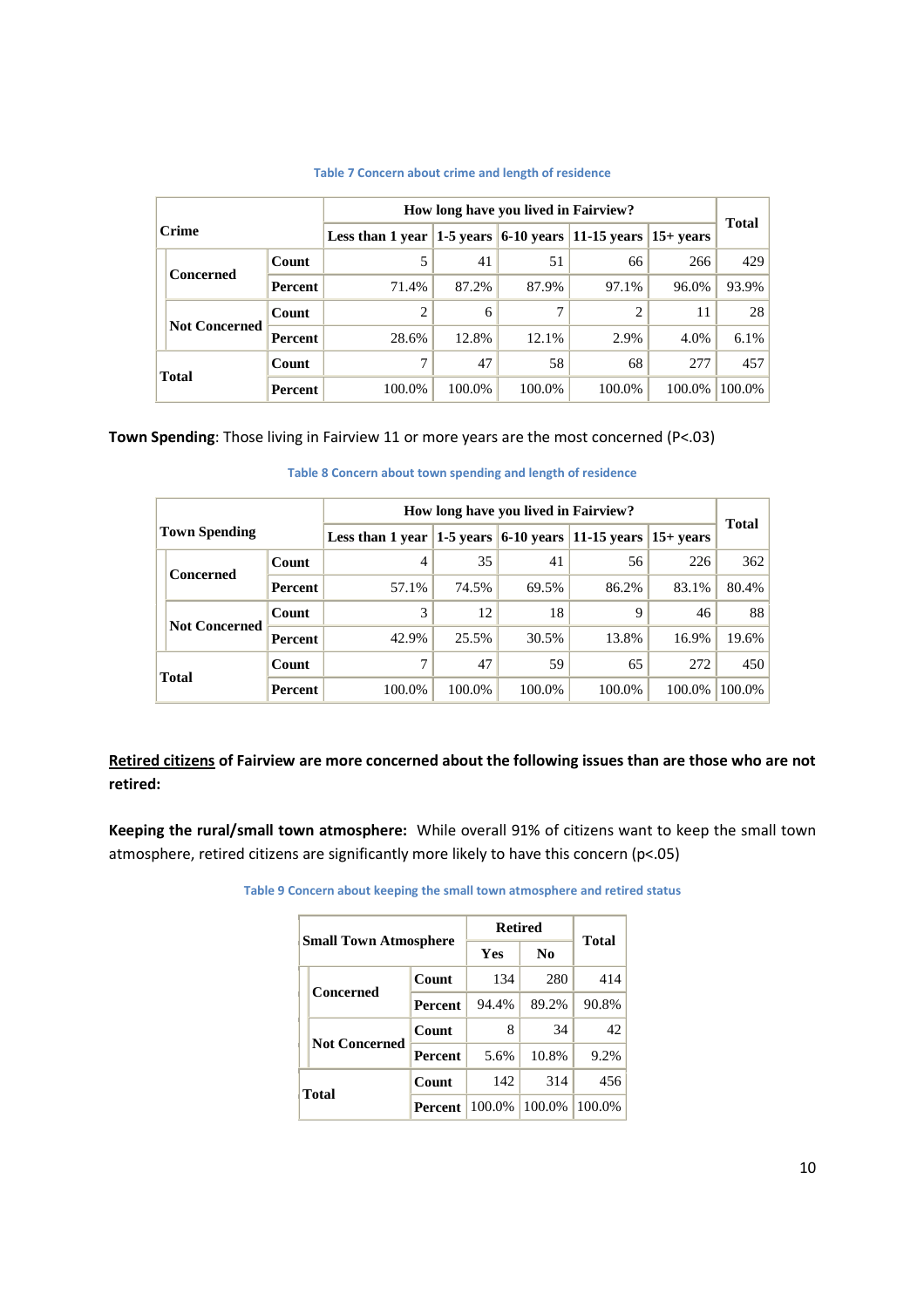**Rapid Growth:** While 84% of all citizens are concerned about rapid growth, retired citizens are significantly more likely to be concerned about rapid growth (p<.03)

| <b>Rapid Growth</b> |                      | <b>Retired</b> | <b>Total</b> |        |        |
|---------------------|----------------------|----------------|--------------|--------|--------|
|                     |                      |                | Yes          | No.    |        |
|                     | Concerned            | Count          | 116          | 256    | 372    |
|                     |                      | Percent        | 89.2%        | 81.8%  | 84.0%  |
|                     | <b>Not Concerned</b> | Count          | 14           | 57     | 71     |
|                     |                      | <b>Percent</b> | 10.8%        | 18.2%  | 16.0%  |
|                     |                      | Count          | 130          | 313    | 443    |
|                     | <b>Total</b>         | Percent        | 100.0%       | 100.0% | 100.0% |

**Table 10 Concern about rapid growth and retired status**

**Environmental Issues:** Retired citizens are significantly more likely to e concerned about environmental issues than are citizens who are not retired: 61% of retired citizens are concerned; 49% of those not retired (p<.02).

**Table 11 Concern about environmental issues and retired status**

|                             |                                      | <b>Retired</b> | <b>Total</b>   |        |
|-----------------------------|--------------------------------------|----------------|----------------|--------|
| <b>Environmental Issues</b> |                                      | Yes            | N <sub>0</sub> |        |
| Concerned                   | Count                                | 84             | 153            | 237    |
|                             | % within Retired                     | 60.9%          | 49.5%          | 53.0%  |
| <b>Not Concerned</b>        | Count                                | 54             | 156            | 210    |
|                             | % within Retired                     | 39.1%          | 50.5%          | 47.0%  |
|                             | Count                                | 138            | 309            | 447    |
| <b>Total</b>                | % within Retired $ 100.0\% 100.0\% $ |                |                | 100.0% |

## **Safety and Law Enforcement**

- 97.7% of respondents indicate that the feel either very safe (65.5%) or somewhat safe (32.1%)
- 81.5% **do not** feel the need for additional law enforcement service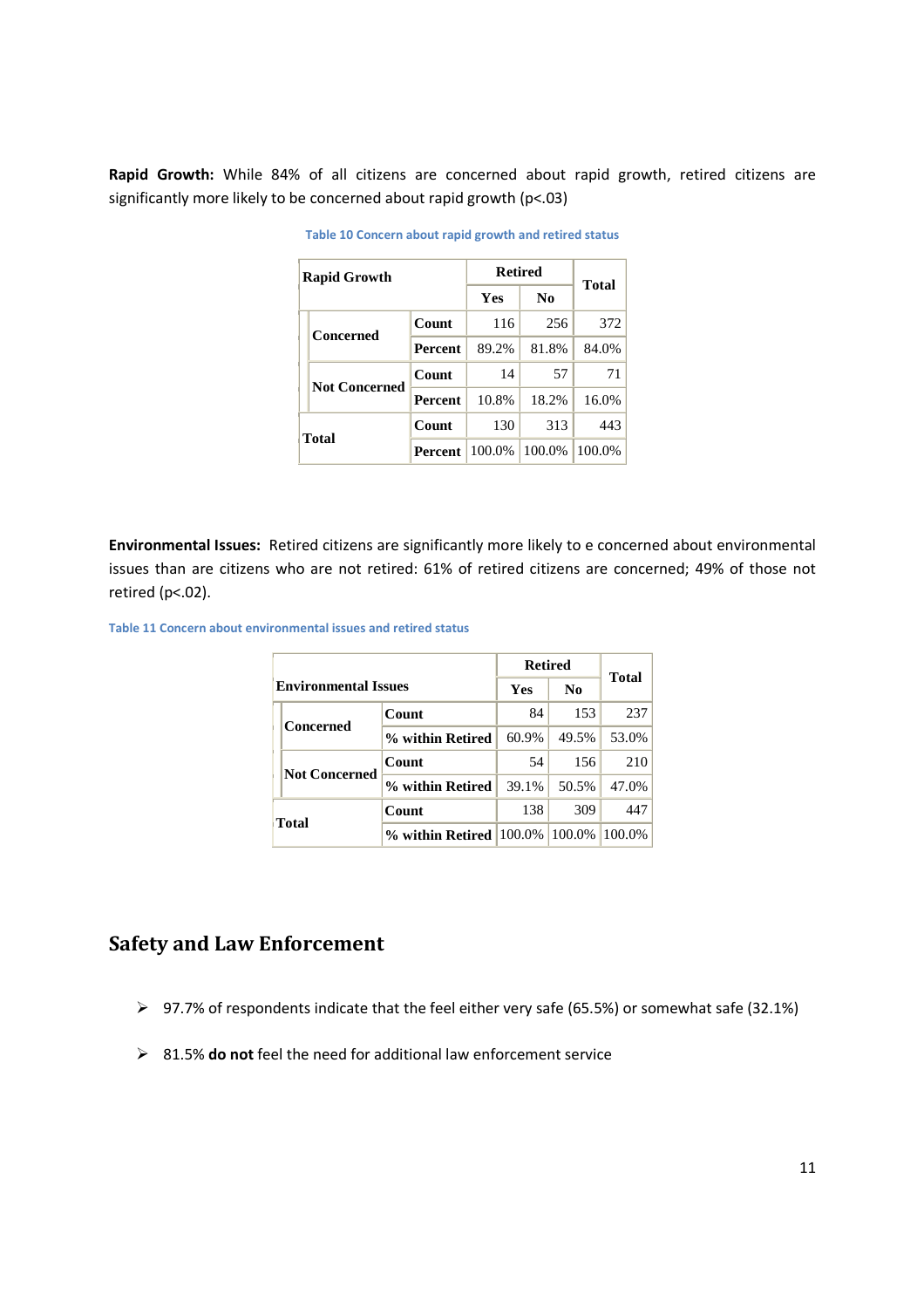## **Retail Service**

The responses to the question of recruiting retail are shown below. Less than 50% want a major grocery or pharmacy chain in the town.

| Major grocery chain | 49.0% Yes        | 37.6% No | 13.3% Not sure |
|---------------------|------------------|----------|----------------|
| A pharmacy Chain    | 43.1% <b>Yes</b> | 41.4% No | 15.5% Not sure |

Appendix I provides the complete list of suggestions for new retail in Fairview. The dominant theme is the request for some type of fast food restaurant.

## **Opinions on Development**

- $\geq$  78% of residents agree with the statement that most residential development should be designated for lots larger than one acre
- 91.2% of residents feel that Fairview should encourage continued agricultural activities
- $\geq$  66.7% are opposed to the clustering of homes
- $\triangleright$  The community appears conflicted over the establishment of a traditional town center:
	- o 35.7% agree with the concept; 37.4% oppose 26.8% are neutral

|                                                                                       | <b>Strongly</b><br>agree | <b>Agree</b> | <b>Neutral</b> | <b>Disagree</b> | <b>Strongly</b><br><b>Disagree</b> |
|---------------------------------------------------------------------------------------|--------------------------|--------------|----------------|-----------------|------------------------------------|
| a) Most residential development should be<br>designated for lots larger than one acre | 52.9                     | 25.1         | 13.6           | 6.6             | 1.9                                |
| b) Some areas of Fairview should be<br>designated for lots smaller than one acre      | 3.2                      | 16.3         | 20.3           | 28.2            | 32.0                               |
| c) Clustering of homes, without increasing<br>overall density, should be permitted    | 3.9                      | 7.4          | 22.0           | 30.4            | 36.3                               |
| d) A compact traditional town center with<br>small shops should be developed          | 13.1                     | 22.6         | 26.8           | 16.7            | 20.7                               |
| e) Fairview should encourage continued<br>agricultural activities                     | 55.1                     | 36.1         | 7.5            | 0.8             | 0.4                                |

**Table 12 Opinions on development**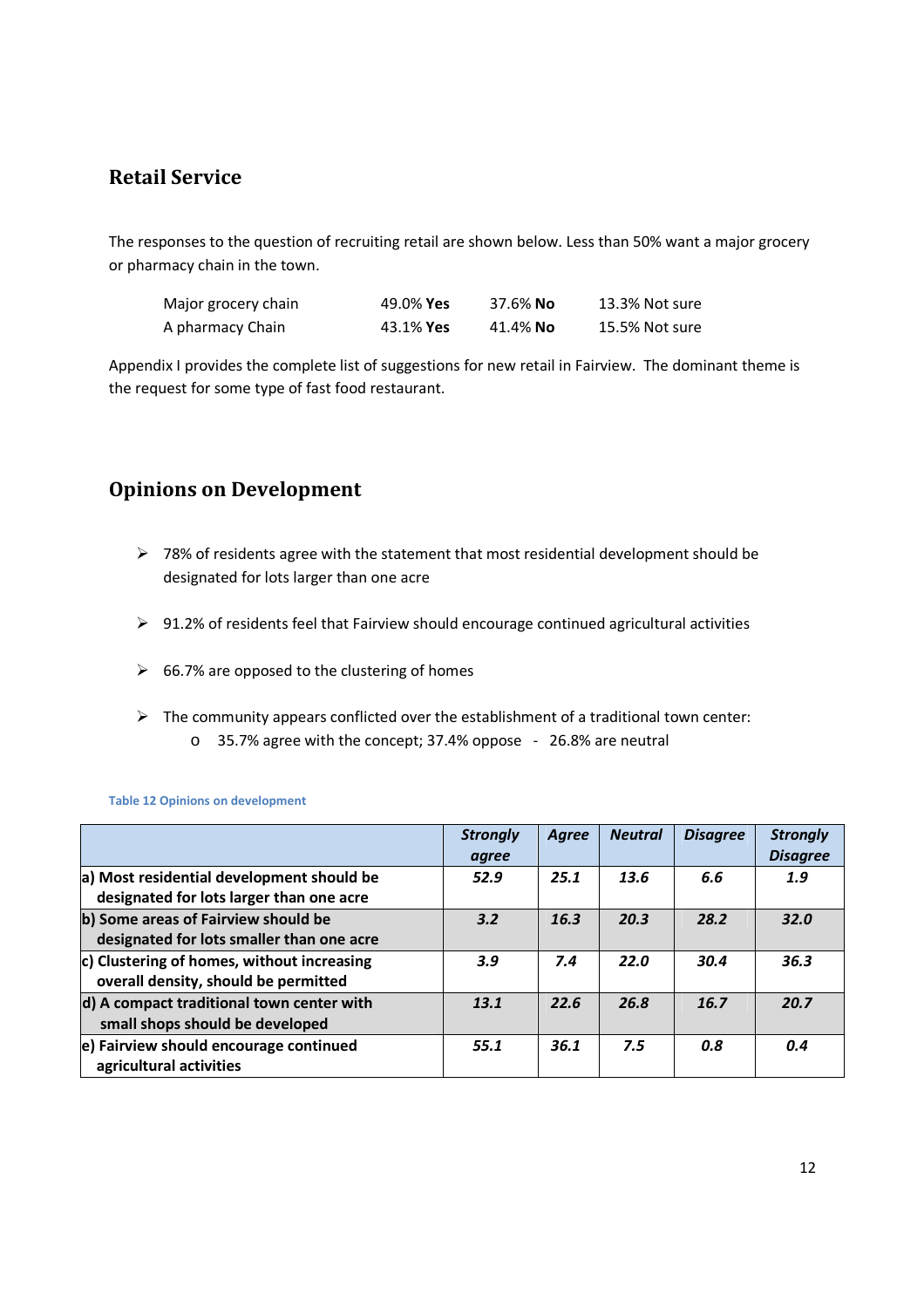## **Support for Services**

Only two suggested Town financial commitments had more than 50% support:

- $\triangleright$  75% of residents support replacing outdated fire equipment
- $>$  53.8% support recycling opportunities
- $\triangleright$  Only 15% support building a new Town Hall

#### **Table 13 Support for Services**

|                                                                                          | <b>Support</b> | <b>Not</b> | Do not  |
|------------------------------------------------------------------------------------------|----------------|------------|---------|
|                                                                                          |                | sure       | support |
| Replace outdated fire equipment                                                          | 75.2           | 15.0       | 9.7     |
| Provide recycling opportunities                                                          | 53.8           | 22.1       | 24.2    |
| <b>Expand Sheriff's Office patrol</b>                                                    | 45.4           | 33.3       | 21.3    |
| Purchasing a tract of land to develop a park (with the<br>possibility of matching grant) | 38.5           | 22.6       | 38.9    |
| Create a park/recreation area                                                            | 37.3           | 23.5       | 39.2    |
| Provide garbage collection                                                               | 36.6           | 19.3       | 44.1    |
| <b>Build a new fire station</b>                                                          | 31.5           | 34.7       | 33.8    |
| <b>Build a Town Hall</b>                                                                 | 15.2           | 32.9       | 51.9    |

#### **Support Differences**

In a number of the new/expanded services suggested, the community seemed nearly equally to support and oppose. These differences are based on basic demographic differences. In general, the older, longer-term residents are more likely to be opposed to any expanded services than are the younger and newwer residents. Women are also more likely than men to support a number of the services. If a relationship is not mentioned, it is not statistically significant.

#### **Purchase of land for park**

- $\triangleright$  Women are more likely to support the purchase of land for a park than are men (p<.003)
- $\triangleright$  Younger residents (under age 35) are more likely than older residents to support the purhase of land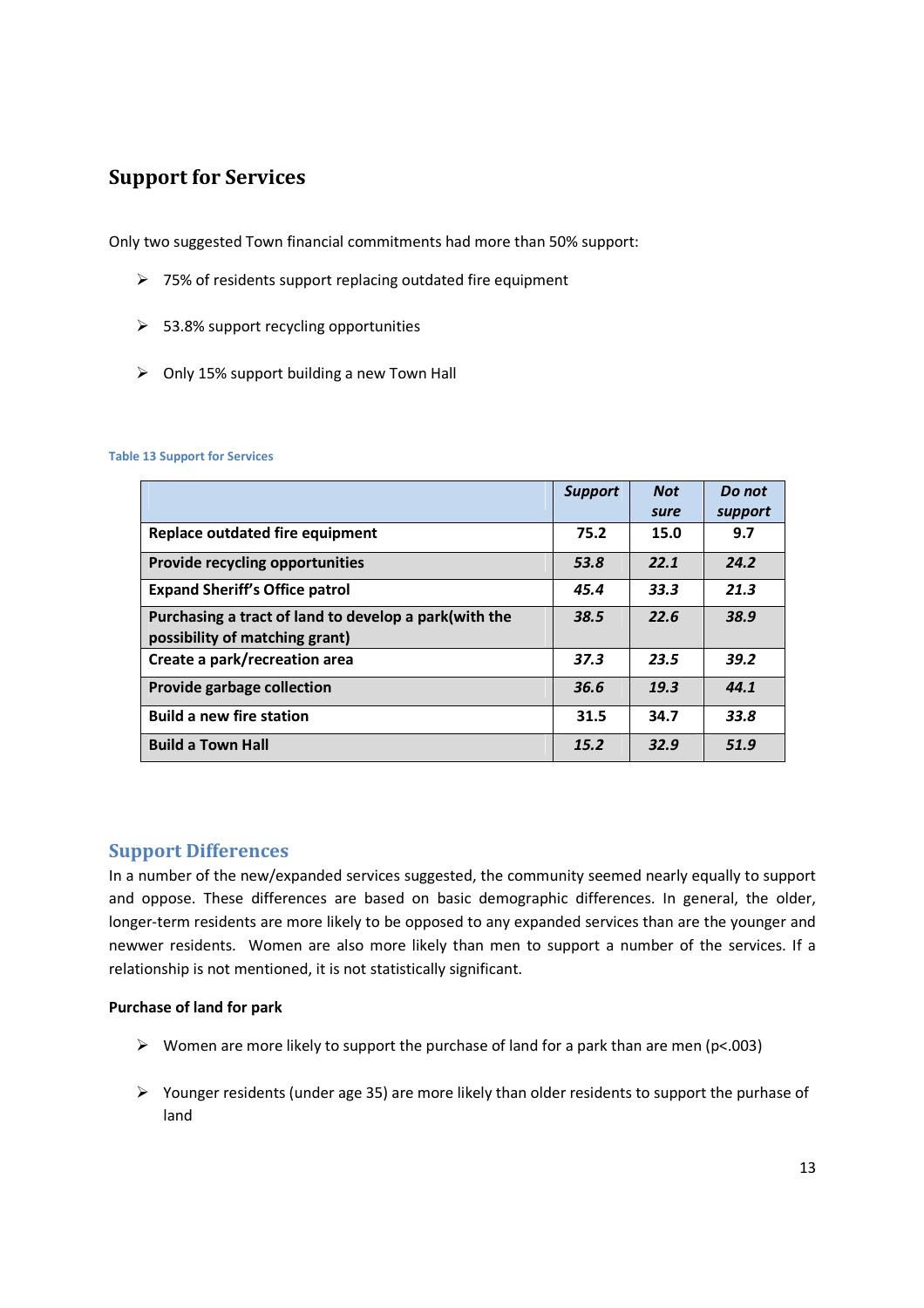|                          | Gender         | Total  |        |        |
|--------------------------|----------------|--------|--------|--------|
| <b>Buy tract of land</b> |                | Male   | Female |        |
| <b>Support</b>           | <b>Count</b>   | 91     | 89     | 180    |
|                          | <b>Percent</b> | 43.5%  | 58.9%  | 50.0%  |
|                          | Count          | 118    | 62     | 180    |
| Do Not Support           | <b>Percent</b> | 56.5%  | 41.1%  | 50.0%  |
| <b>Total</b>             | Count          | 209    | 151    | 360    |
|                          | <b>Percent</b> | 100.0% | 100.0% | 100.0% |

#### **Table 14 Support for land purchase by gender**

#### **Table 15 Support for land purchase by age**

|              |                   |                | Age             |        |        |         | Total  |
|--------------|-------------------|----------------|-----------------|--------|--------|---------|--------|
|              | Buy tract of land |                | <b>Under 35</b> | 36-50  | 51-65  | Over 65 |        |
|              |                   | Count          | 16              | 61     | 59     | 37      | 173    |
|              | <b>Support</b>    | <b>Percent</b> | $72.7\%$        | 59.2%  | 45.4%  | 45.7%   | 51.5%  |
| <b>Total</b> | Do Not Support    | Count          | 6               | 42     | 71     | 44      | 163    |
|              |                   | Percent        | 27.3%           | 40.8%  | 54.6%  | 54.3%   | 48.5%  |
|              |                   | Count          | 22              | 103    | 130    | 81      | 336    |
|              |                   | Percent        | 100.0%          | 100.0% | 100.0% | 100.0%  | 100.0% |

#### **Building a new fire station**

- $\triangleright$  Women are more likely than men to support building a new fire station (p<.03)
- $\triangleright$  Residents who are not retired are more likely to support building a new fire station (p<.003)
- $\triangleright$  Residents who are ages 36 to 65 are most likely to support building a new fire station (p<.01)
- $\triangleright$  Residents who have lived in town 10 years or less are more likely to want to build a new fire station (p<.001)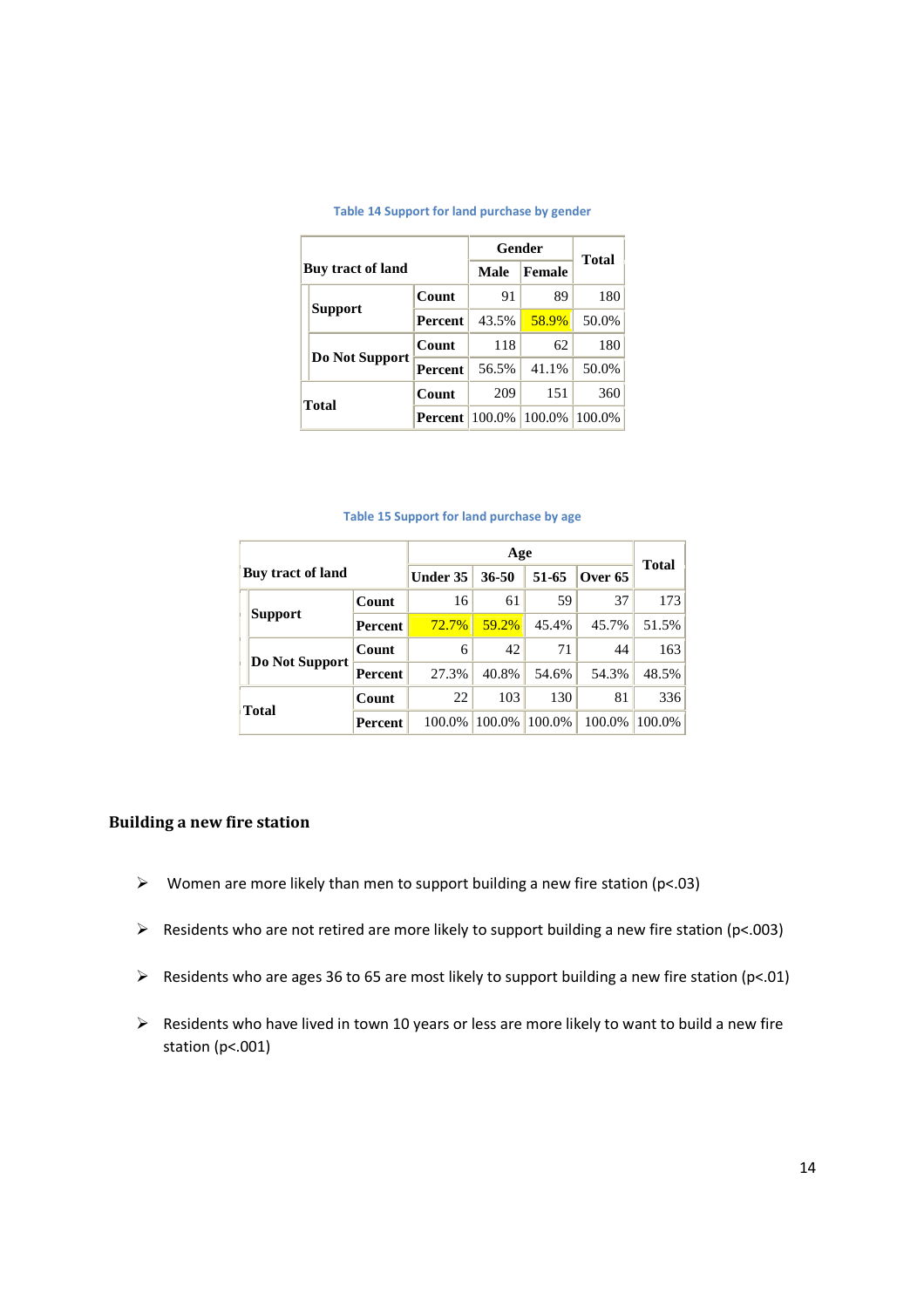| New fire station |                | Gender         | <b>Total</b> |        |        |
|------------------|----------------|----------------|--------------|--------|--------|
|                  |                |                | Male         | Female |        |
|                  |                | Count          | 80           | 66     | 146    |
|                  | <b>Support</b> | <b>Percent</b> | 44.0%        | 55.5%  | 48.5%  |
|                  | Do Not Support | Count          | 102          | 53     | 155    |
|                  |                | <b>Percent</b> | 56.0%        | 44.5%  | 51.5%  |
|                  | <b>Total</b>   | Count          | 182          | 119    | 301    |
|                  |                | <b>Percent</b> | 100.0%       | 100.0% | 100.0% |

#### **Table 16 Support for new fire station by gender**

| Table 17 Support for new fire station by retired status |  |  |  |  |  |
|---------------------------------------------------------|--|--|--|--|--|
|---------------------------------------------------------|--|--|--|--|--|

|  |                  |                | <b>Retired</b> | Total          |        |
|--|------------------|----------------|----------------|----------------|--------|
|  | New fire station |                | <b>Yes</b>     | N <sub>0</sub> |        |
|  |                  | Count          | 32             | 114            | 146    |
|  | <b>Support</b>   | <b>Percent</b> | 36.0%          | 53.8%          | 48.5%  |
|  | Do Not Support   | Count          | 57             | 98             | 155    |
|  |                  | Percent        | 64.0%          | 46.2%          | 51.5%  |
|  | <b>Total</b>     | Count          | 89             | 212            | 301    |
|  |                  | Percent        | 100.0%         | 100.0%         | 100.0% |

#### **Table 18 Support for new fire station by age**

|              | <b>New fire station</b> |         | <b>Under 35</b> | $36 - 50$ | 51-65  | Over 65 |                           |
|--------------|-------------------------|---------|-----------------|-----------|--------|---------|---------------------------|
|              |                         | Count   | 6               | 50        | 56     | 25      | 137 <sup>1</sup><br>48.9% |
|              | <b>Support</b>          | Percent | 37.5%           | 62.5%     | 47.9%  | 37.3%   |                           |
|              |                         | Count   | 10              | 30        | 61     | 42      | Total<br>143              |
|              | Do Not Support          | Percent | 62.5%           | 37.5%     | 52.1%  | 62.7%   | 51.1%                     |
| <b>Total</b> |                         | Count   | 16              | 80        | 117    | 67      | 280                       |
|              |                         | Percent | 100.0%          | 100.0%    | 100.0% | 100.0%  | 100.0%                    |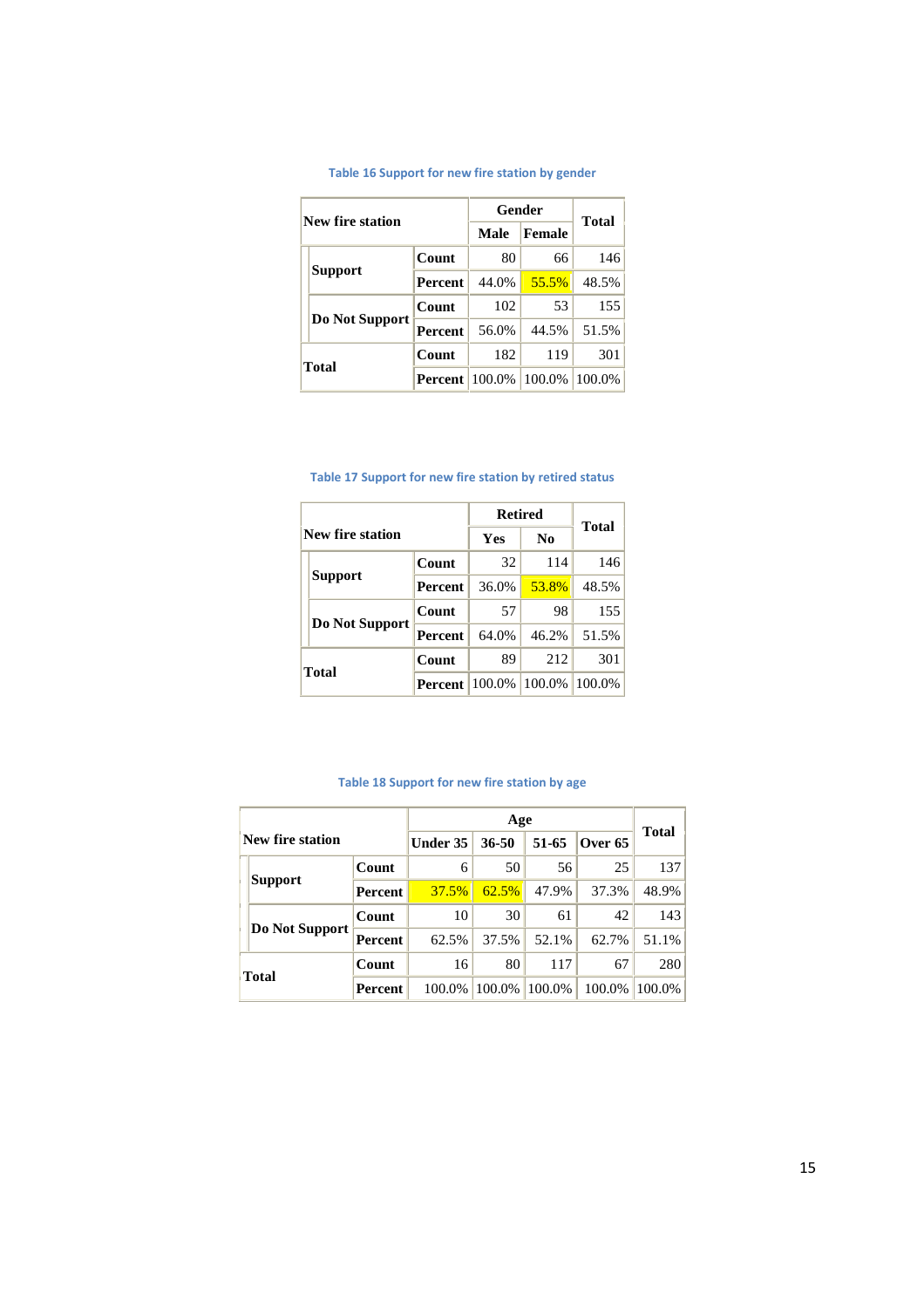|                  |                |                |                                                                                     |          | How long have you lived in Fairview? |        |                                                                                                                          |  |
|------------------|----------------|----------------|-------------------------------------------------------------------------------------|----------|--------------------------------------|--------|--------------------------------------------------------------------------------------------------------------------------|--|
| New fire station |                |                | Less than 1 year $ 1-5 \text{ years} $ 6-10 years $ 11-15 \text{ years} $ 15+ years |          |                                      |        | Total<br>144<br>21<br>74<br>48.3%<br>41.1%<br>154<br>26<br>106<br>51.7%<br>58.9%<br>298<br>47<br>180<br>100.0%<br>100.0% |  |
|                  |                | Count          | 4                                                                                   | 21       | 24                                   |        |                                                                                                                          |  |
|                  | Support        | <b>Percent</b> | $100.0\%$                                                                           | $75.0\%$ | 61.5%                                | 44.7%  |                                                                                                                          |  |
|                  |                | Count          |                                                                                     |          | 15                                   |        |                                                                                                                          |  |
|                  | Do Not Support | Percent        | .0%                                                                                 | 25.0%    | 38.5%                                | 55.3%  |                                                                                                                          |  |
|                  |                | Count          | 4                                                                                   | 28       | 39                                   |        |                                                                                                                          |  |
|                  | <b>Total</b>   | Percent        | 100.0%                                                                              | 100.0%   | 100.0%                               | 100.0% |                                                                                                                          |  |

#### **Table 19 Support for new fire station by length of residence**

#### **Replace outdated fire equipment**

- $\triangleright$  Residents who are retired are less likely to support replacing the fire equipment than are nonretired residents (p<.03)
- $\triangleright$  Younger residents are more likely to support replacing the fire equipment (p<.01)
- $\triangleright$  Newer residents are more supportive of replacing the fire equipment than are those who have lived in the town more than 10 years (p<.04)

|              |                        |                | <b>Retired</b> |                | <b>Total</b> |
|--------------|------------------------|----------------|----------------|----------------|--------------|
|              | Replace fire equipment |                | Yes            | N <sub>0</sub> |              |
|              |                        | Count          | 102            | 251            | 353          |
|              | <b>Support</b>         | Percent        | 83.6%          | 90.9%          | 88.7%        |
|              |                        | Count          | 20             | 25             | 45           |
|              | Do Not Support         | <b>Percent</b> | 16.4%          | 9.1%           | 11.3%        |
| <b>Total</b> |                        | Count          | 122            | 276            | 398          |
|              |                        | Percent        | 100.0%         | 100.0%         | 100.0%       |

#### **Table 20 Support to replace fire equipment by retired status**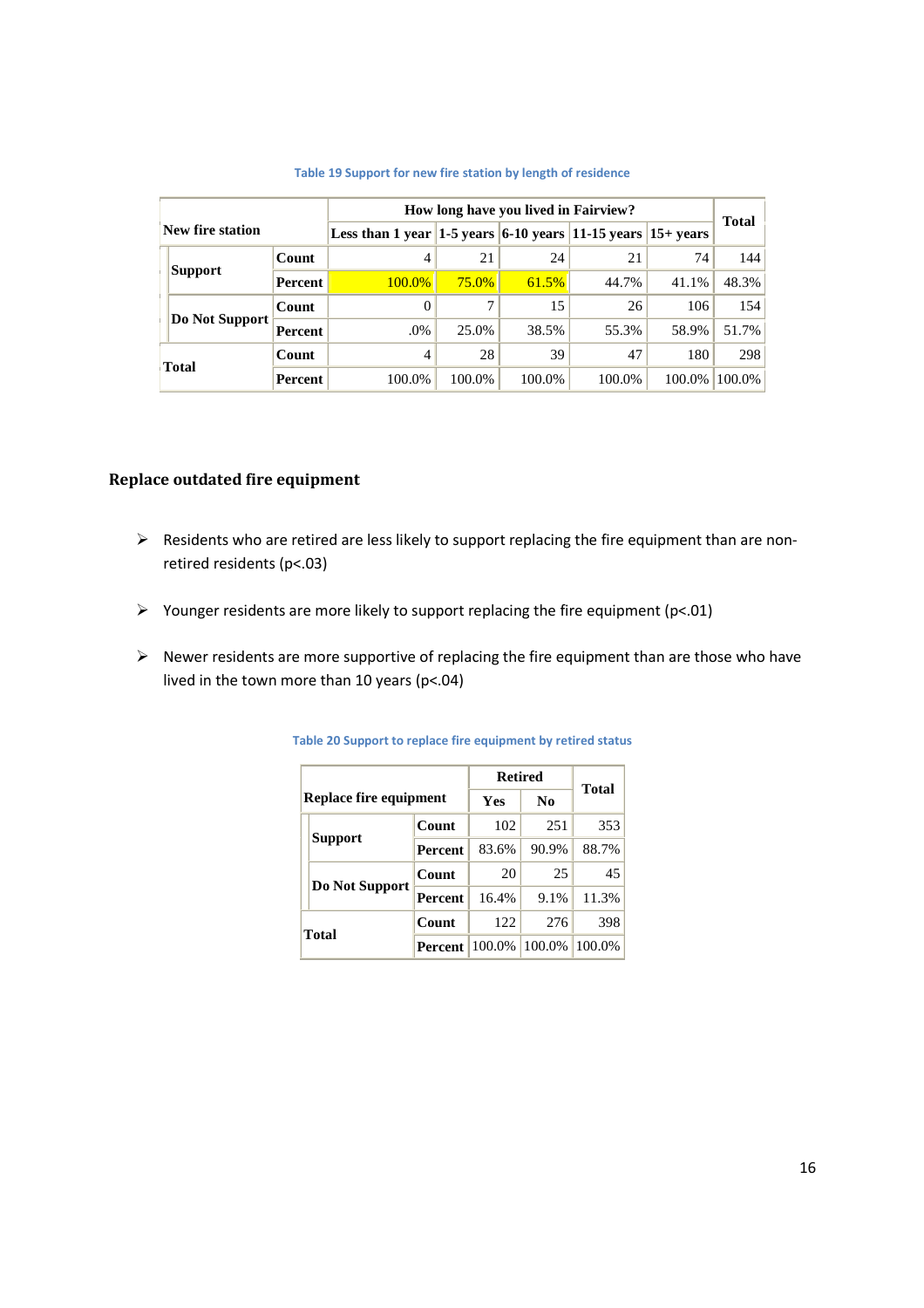|       | Replace fire equipment |                | Under 35 | 36-50  | 51-65  | Over 65 |                                              |
|-------|------------------------|----------------|----------|--------|--------|---------|----------------------------------------------|
|       |                        | Count          | 17       | 115    | 120    | 76      | 328                                          |
|       | <b>Support</b>         | <b>Percent</b> | 85.0%    | 96.6%  | 86.3%  | 83.5%   | 88.9%                                        |
|       |                        | Count          | 3        | 4      | 19     | 15      | <b>Total</b><br>41<br>11.1%<br>369<br>100.0% |
|       | Do Not Support         | <b>Percent</b> | 15.0%    | 3.4%   | 13.7%  | 16.5%   |                                              |
| Total |                        | Count          | 20       | 119    | 139    | 91      |                                              |
|       |                        | <b>Percent</b> | 100.0%   | 100.0% | 100.0% | 100.0%  |                                              |

#### **Table 21 Support to replace fire equipment by age**

#### **Table 22 Support to replace fire equipment by length of residence**

|  |                        |         |                                                                                     |          | How longhave you lived in Fairview? |        |        |                                                                             |
|--|------------------------|---------|-------------------------------------------------------------------------------------|----------|-------------------------------------|--------|--------|-----------------------------------------------------------------------------|
|  | Replace fire equipment |         | Less than 1 year $ 1-5 \text{ years} $ 6-10 years $ 11-15 \text{ years} $ 15+ years |          |                                     |        |        |                                                                             |
|  |                        | Count   |                                                                                     | 43       | 48                                  | 52     | 198    | 348                                                                         |
|  | Support                | Percent | $100.0\%$                                                                           | $97.7\%$ | $96.0\%$                            | 83.9%  | 85.7%  | <b>Total</b><br>88.3%<br>33<br>46<br>11.7%<br>14.3%<br>394<br>231<br>100.0% |
|  |                        | Count   |                                                                                     |          |                                     | 10     |        |                                                                             |
|  | Do Not Support         | Percent | .0%                                                                                 | 2.3%     | 4.0%                                | 16.1%  |        |                                                                             |
|  |                        | Count   |                                                                                     | 44       | 50                                  | 62     |        |                                                                             |
|  | <b>Total</b>           | Percent | 100.0%                                                                              | 100.0%   | 100.0%                              | 100.0% | 100.0% |                                                                             |

#### **Create a Park/recreation area**

 $\triangleright$  Only gender is a factor that shows and difference in the support for a park/recreation area: Female residents are more likely than male residents to support a recreation area (p<.000)

|                  |                |        |               | <b>Total</b> |
|------------------|----------------|--------|---------------|--------------|
| Create park area |                | Male   | <b>Female</b> |              |
|                  | Count          | 84     | 90            | 174          |
| Support          | Percent        | 41.2%  | 59.6%         | 49.0%        |
|                  | Count          | 120    | 61            | 181          |
| Do Not Support   | <b>Percent</b> | 58.8%  | 40.4%         | 51.0%        |
| <b>Total</b>     | Count          | 204    | 151           | 355          |
|                  | <b>Percent</b> | 100.0% | 100.0%        | 100.0%       |

#### **Table 23 Support to create a park area by gender**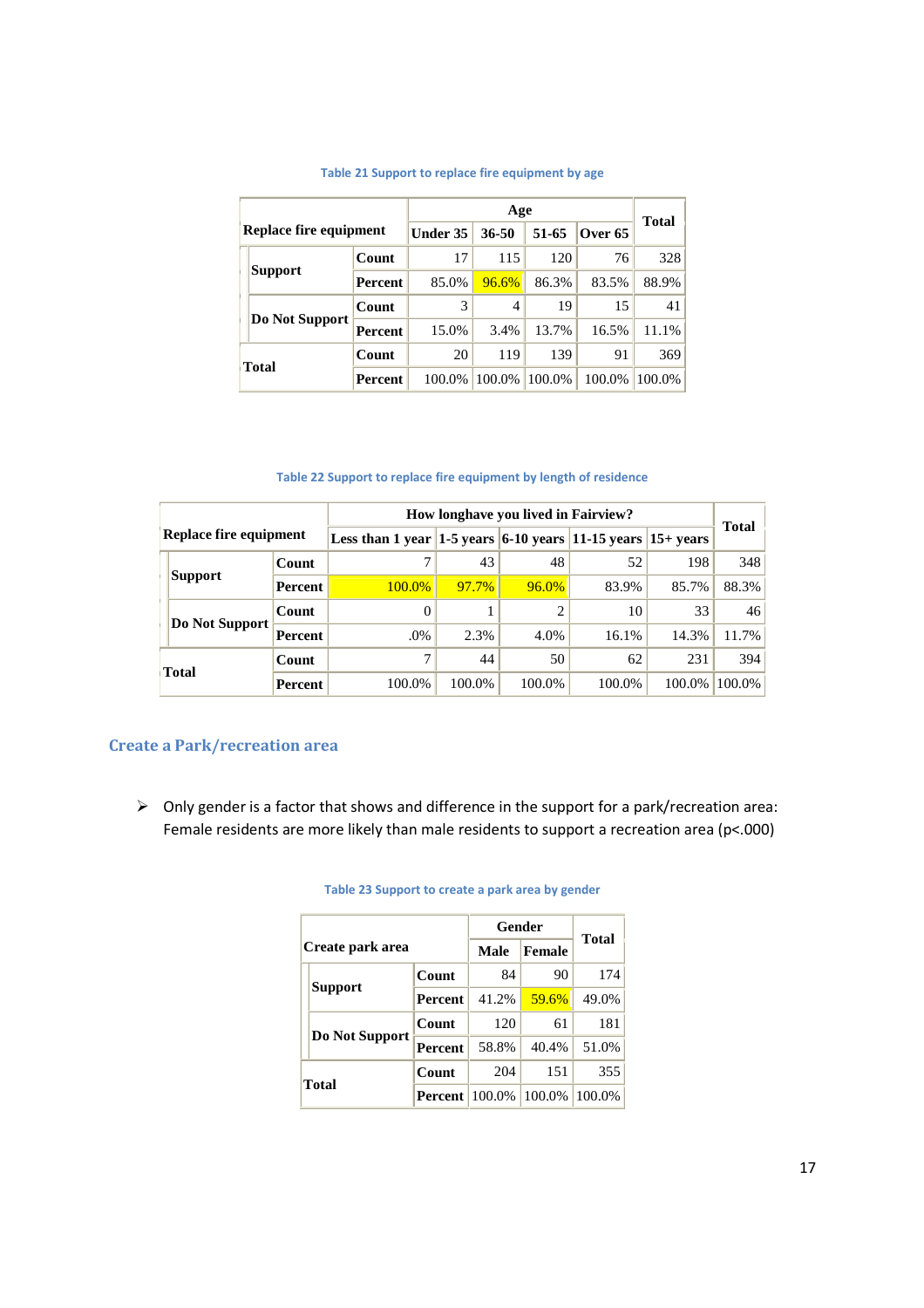#### **Expand Sheriff's Office Patrol**

Female residents are more likely than males to support expanded Sheriff patrol (p<.006)

|              | <b>Expand Sheriff Patrol</b> |                |        | Gender    | <b>Total</b> |
|--------------|------------------------------|----------------|--------|-----------|--------------|
|              |                              | Male           | Female |           |              |
|              |                              | Count          | 119    | 94        | 213          |
|              | <b>Support</b>               | <b>Percent</b> | 63.6%  | 77.7%     | 69.2%        |
|              |                              | Count          | 68     | 27        | 95           |
|              | Do Not Support               | <b>Percent</b> | 36.4%  | 22.3%     | 30.8%        |
|              |                              | Count          | 187    | 121       | 308          |
| <b>Total</b> |                              | <b>Percent</b> | 100.0% | $100.0\%$ | 100.0%       |

#### **Table 24 Expansion of Sheriff Patrol by gender**

#### **Provide garbage collection**

Females are also more likely to support grabage collection than male residents ( $p$ <.000)

|       |                                   |                | Gender |               |              |
|-------|-----------------------------------|----------------|--------|---------------|--------------|
|       | <b>Provide Garbage Collection</b> |                | Male   | <b>Female</b> | <b>Total</b> |
|       |                                   | Count          | 75     | 98            | 173          |
|       | <b>Support</b>                    | <b>Percent</b> | 34.6%  | 60.5%         | $45.6\%$     |
|       |                                   | Count          | 142    | 64            | 206          |
|       | Do Not Support                    | <b>Percent</b> | 65.4%  | 39.5%         | 54.4%        |
| Total |                                   | Count          | 217    | 162           | 379          |
|       |                                   | Percent        | 100.0% | 100.0%        | 100.0%       |

#### **Table 25 Support for garbage collection by gender**

#### **Provide recycling opportunities**

 $\triangleright$  Female residents are also more likely to support expanded recycling opportunities than male residents (p<.000)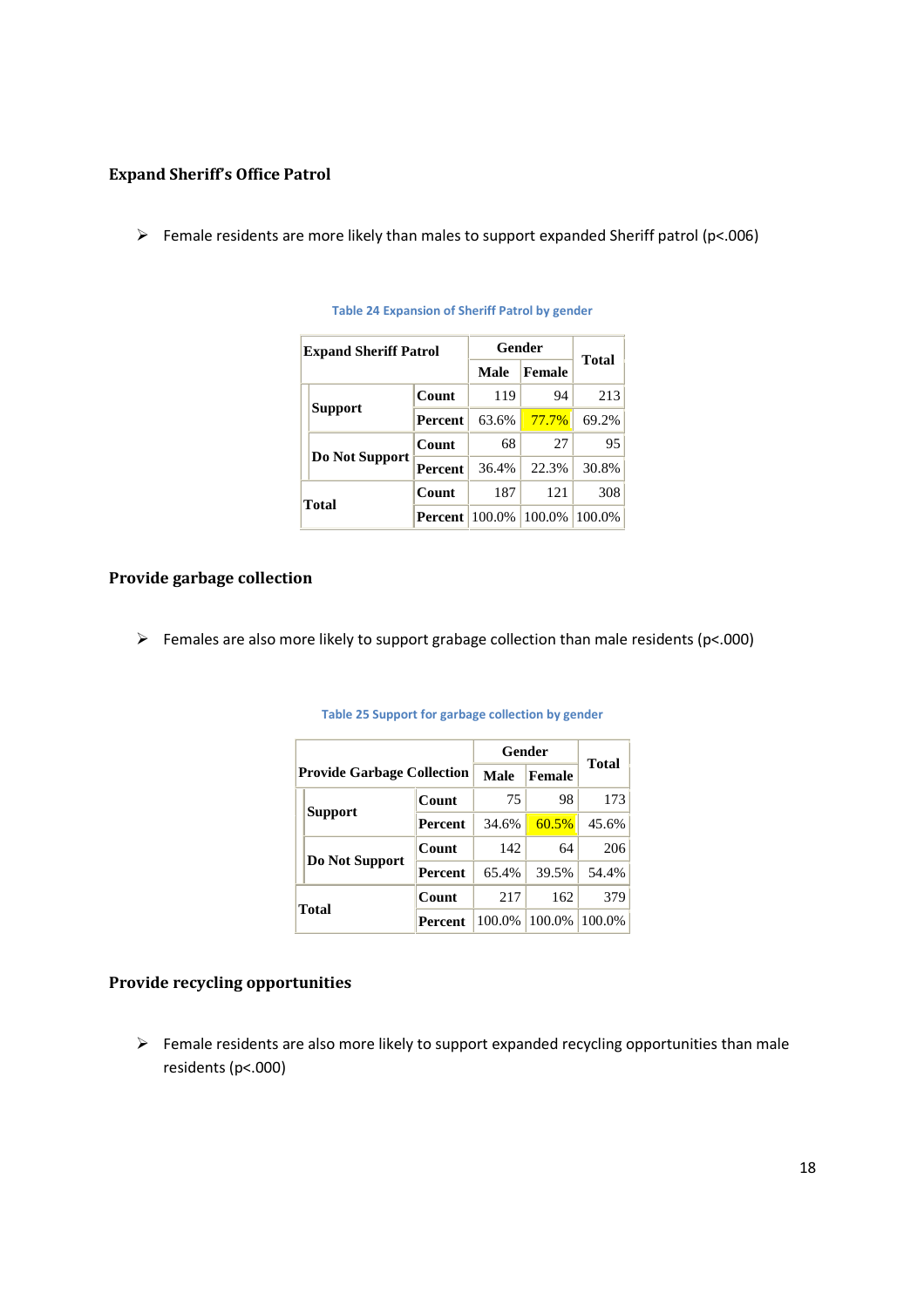|              |                                      |                |             | Gender        | Total     |
|--------------|--------------------------------------|----------------|-------------|---------------|-----------|
|              | <b>Provide Recycling Opportunity</b> |                | <b>Male</b> | <b>Female</b> |           |
|              |                                      | Count          | 120         | 134           | 254       |
|              | <b>Support</b>                       | Percent        | 60.6%       | 79.8%         | 69.4%     |
|              |                                      | Count          | 78          | 34            | 112       |
|              | Do Not Support                       | <b>Percent</b> | 39.4%       | 20.2%         | $30.6\%$  |
| <b>Total</b> |                                      | Count          | 198         | 168           | 366       |
|              |                                      | Percent        | 100.0%      | 100.0%        | $100.0\%$ |

#### **Table 26 Support for recycling opportunities by gender**

## **Amount of Tax Increase Support**

Residents were provided a chart showing the amount of tax one could calculate paying if they supported a given project. The following shows the percent of residents who would support a give tax increase for each project.

 75.7% of residents are willing to pay increased taxes to replace the outdated fire equipment. 48.1% support a 1 cent increase while 18.8% support 2 cents and 8.8% support 3 a 3 cent increase.

|  |  |  | Table 27 Amount of tax increase support for each suggested project |  |
|--|--|--|--------------------------------------------------------------------|--|
|  |  |  |                                                                    |  |

|                                                                                     | 1 cent<br>increase | 2 cents<br>increase | <b>3cents</b><br>increase | <b>No</b><br>increase |
|-------------------------------------------------------------------------------------|--------------------|---------------------|---------------------------|-----------------------|
| Replace outdated fire equipment                                                     | 48.1               | 18.8                | 8.8                       | 24.3                  |
| <b>Expand Sheriff Office patrol</b>                                                 | 33.6               | 9.5                 | 4.6                       | 52.2                  |
| <b>Build a new fire station</b>                                                     | 29.1               | 10.5                | 7.0                       | 53.4                  |
| <b>Provide Recycling opportunities</b>                                              | 24.4               | 10.3                | 4.8                       | 60.4                  |
| Provide garbage collection                                                          | 24.2               | 9.2                 | 5.9                       | 60.7                  |
| Create a park/recreation area                                                       | 23.9               | 8.9                 | 6.3                       | 60.9                  |
| Purchasing a tract of land (with the possibility of<br>a matching government grant) | 19.5               | 9.6                 | 5.2                       | 65.7                  |
| <b>Build a Town Hall</b>                                                            | 14.9               | 5.6                 | 2.0                       | 77.5                  |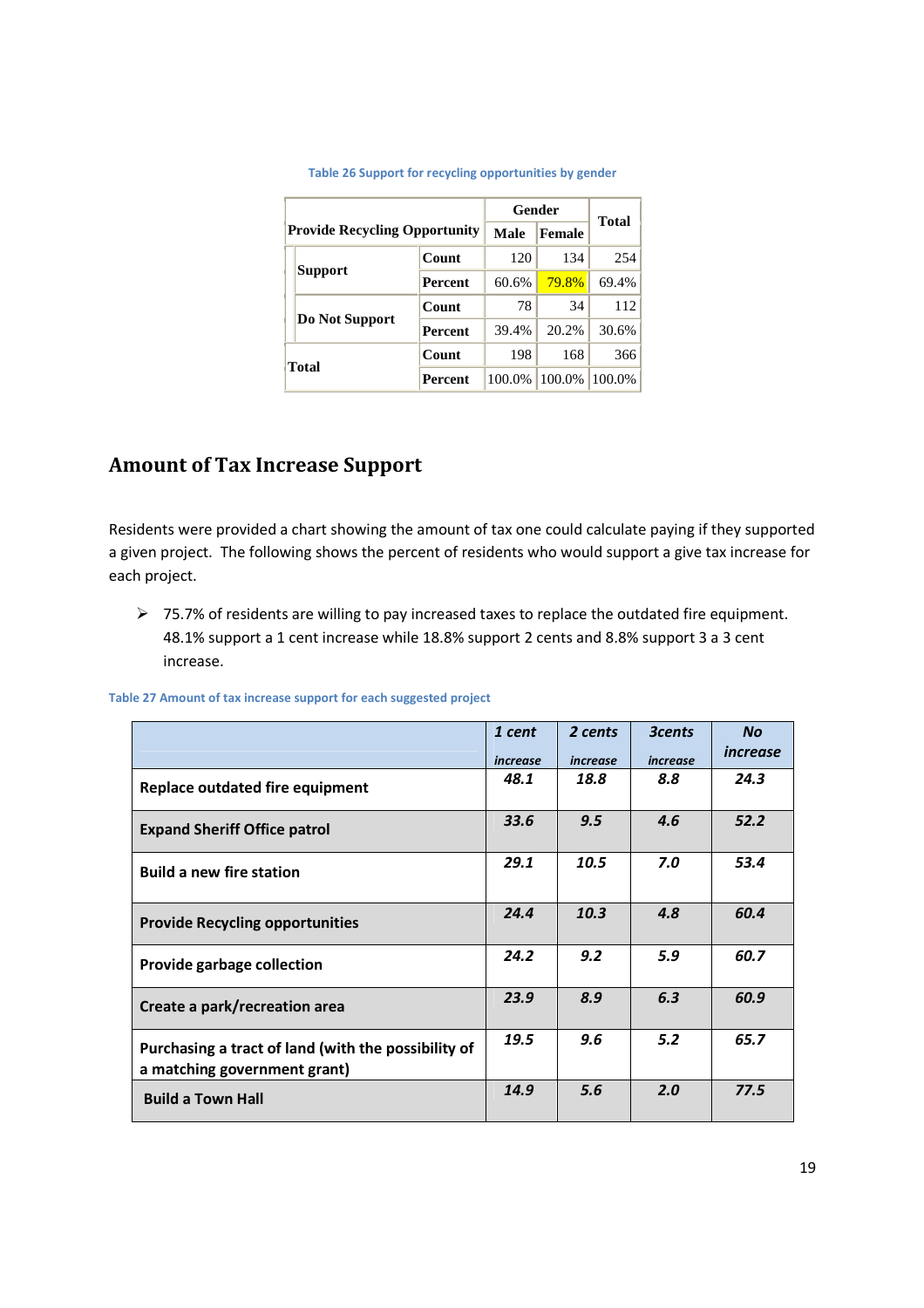77.5% of residents are opposed to any tax increase for a new town hall and two-thirds (65.7%) oppose a tax increase to purchase land.



**Figure 1 Percent of residents willing to pay at least 1 cent tax increase by project**

The willingness to pay at least a 1 cent tax increase varies by issue and by demographics. Gender and age are the most common factors that differentiate between those who are willing to pay and those who are not.

**Gender:** Women are more willing than men to pay more taxes for the following: create a park (p<.02), expand Sheriff's Patrol (p<.03), to have garbage collection (p<.000), and to have recycling opportunities (p<.001)

|                    |                | Gender |        |              |
|--------------------|----------------|--------|--------|--------------|
| <b>Create Park</b> |                | Male   | Female | <b>Total</b> |
|                    | Count          | 88     | 87     | 175          |
| Support some tax   | <b>Percent</b> | 35.2%  | 45.3%  | 39.6%        |
|                    | Count          | 162    | 105    | 267          |
| Wants no increase  | <b>Percent</b> | 64.8%  | 54.7%  | 60.4%        |
|                    | Count          | 250    | 192    | 442          |
| <b>Total</b>       | Percent        | 100.0% | 100.0% | 100.0%       |

**Table 28 Willingness to pay at least 1 cent tax increase to create a park by gender**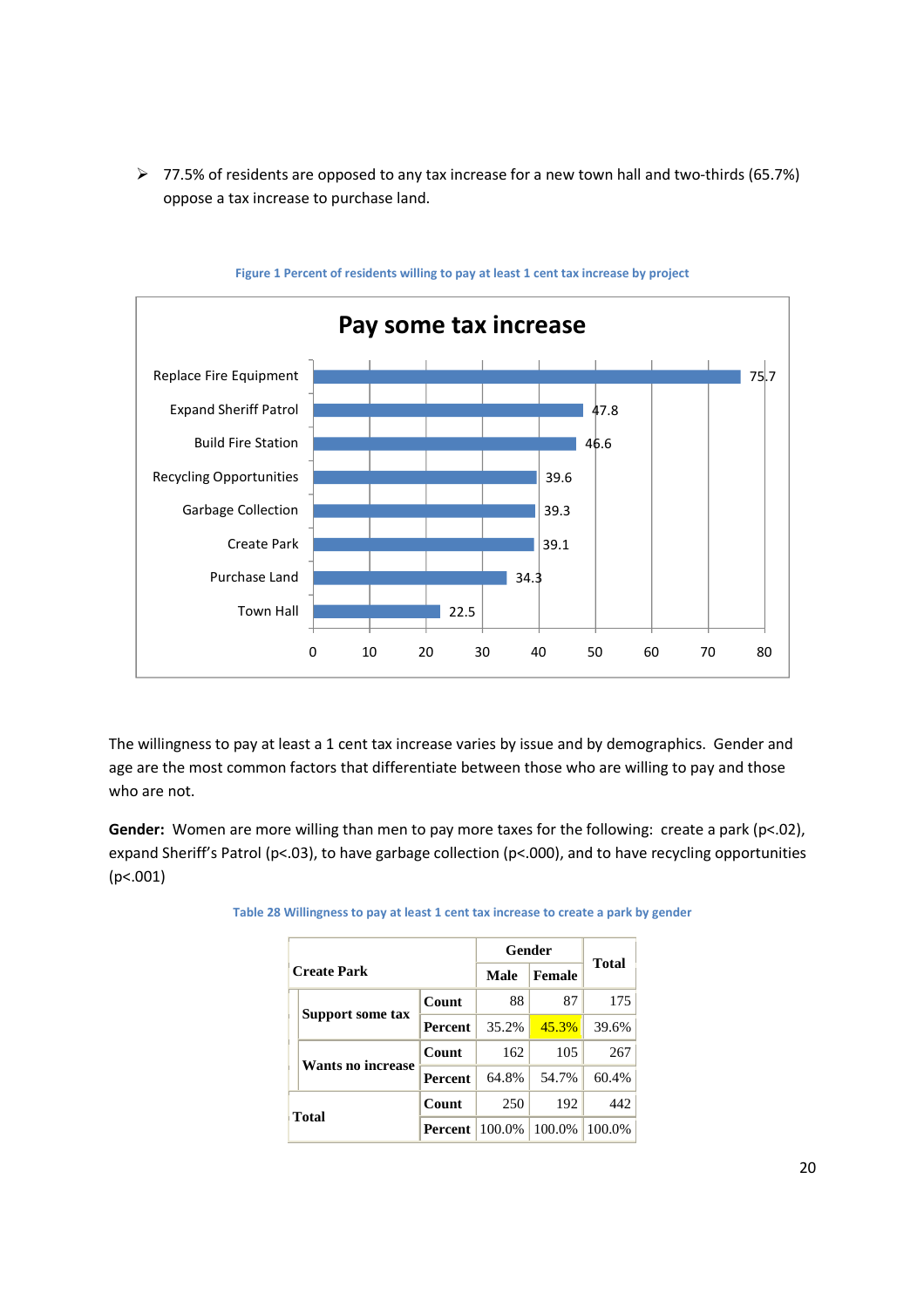|                              |                | Gender |               | <b>Total</b> |
|------------------------------|----------------|--------|---------------|--------------|
| <b>Expand Sheriff Patrol</b> |                | Male   | <b>Female</b> |              |
|                              | Count          | 111    | 105           | 216          |
| Support some tax             | <b>Percent</b> | 44.0%  | 53.8%         | 48.3%        |
| Wants no increase            | Count          | 141    | 90            | 231          |
|                              | <b>Percent</b> | 56.0%  | 46.2%         | 51.7%        |
| <b>Total</b>                 | Count          | 252    | 195           | 447          |
|                              | <b>Percent</b> | 100.0% | 100.0%        | 100.0%       |

**Table 29 Willingness to pay at least 1 cent tax increase to expand Sheriff's Patrol by gender**

**Table 30 Willingness to pay at least 1 cent tax increase for garbage collection by gender**

|       |                           | Gender         | <b>Total</b> |               |        |
|-------|---------------------------|----------------|--------------|---------------|--------|
|       | <b>Garbage Collection</b> |                | Male         | <b>Female</b> |        |
|       |                           | Count          | 77           | 102           | 179    |
|       | Support some tax          | <b>Percent</b> | 31.0%        | 50.5%         | 39.8%  |
|       | Wants no increase         | Count          | 171          | 100           | 271    |
|       |                           | <b>Percent</b> | 69.0%        | 49.5%         | 60.2%  |
| Total |                           | Count          | 248          | 202           | 450    |
|       |                           | <b>Percent</b> | 100.0%       | 100.0%        | 100.0% |

**Table 31 Willingness to pay at least 1 cent tax increase for recycling opportunities by gender**

|              |                                |                | Gender      | <b>Total</b>  |        |
|--------------|--------------------------------|----------------|-------------|---------------|--------|
|              | <b>Recycling Opportunities</b> |                | <b>Male</b> | <b>Female</b> |        |
|              | Support some tax               | Count          | 84          | 96            | 180    |
|              |                                | <b>Percent</b> | 33.3%       | 48.5%         | 40.0%  |
|              | Wants no increase              | Count          | 168         | 102           | 270    |
|              |                                | <b>Percent</b> | 66.7%       | 51.5%         | 60.0%  |
| <b>Total</b> |                                | Count          | 252         | 198           | 450    |
|              |                                | <b>Percent</b> | 100.0%      | 100.0%        | 100.0% |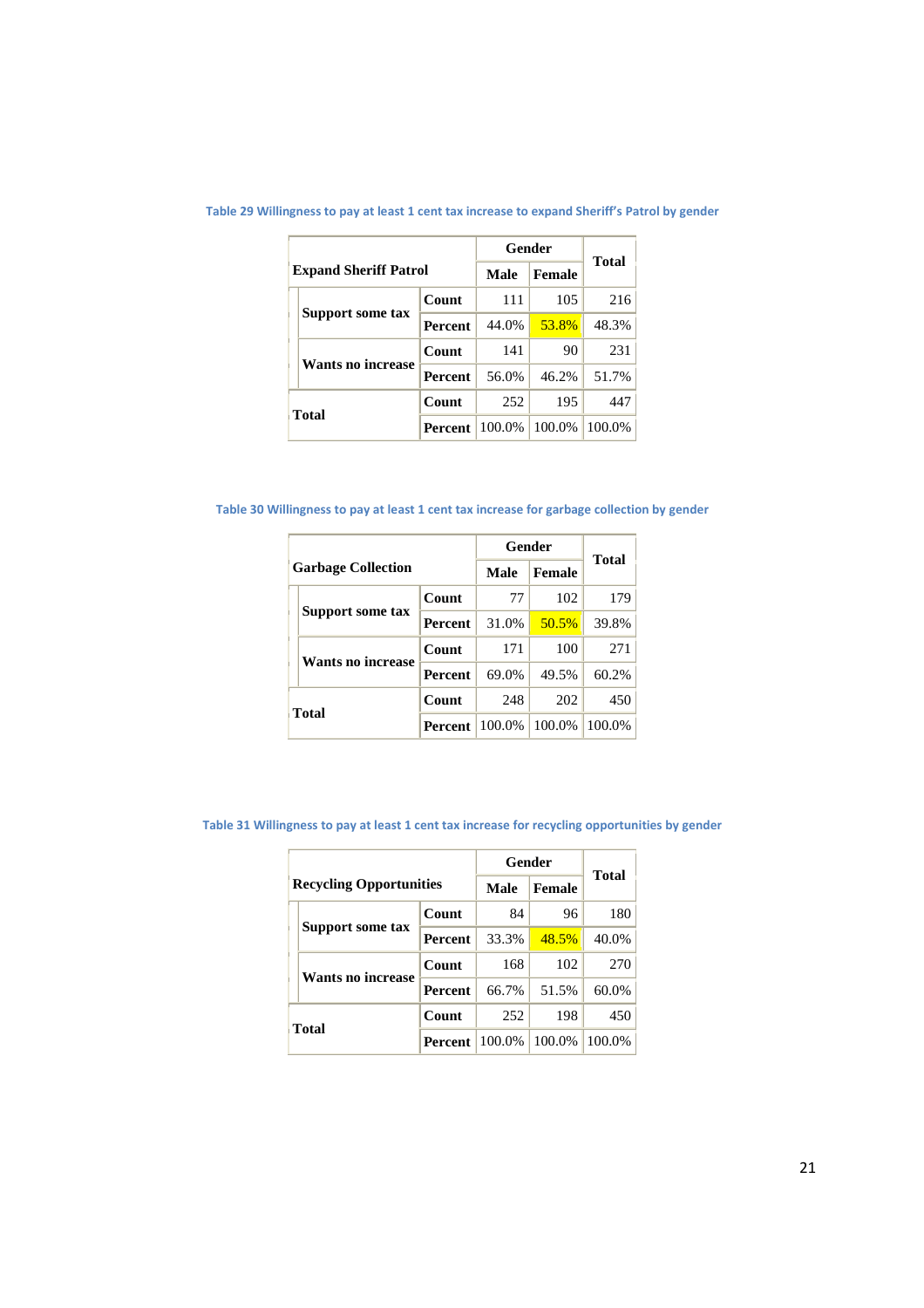**Age:** Residents under 50 are more willing to pay at least a 1 cent tax increase to purchase land than are residents over 50 years of age (p<02) and create a park (p<.01).

|                      |                   |                |          | Total     |        |         |        |
|----------------------|-------------------|----------------|----------|-----------|--------|---------|--------|
| <b>Purchase Land</b> |                   |                | Under 35 | $36 - 50$ | 51-65  | Over 65 |        |
|                      |                   | Count          | 13       | 53        | 46     | 32      | 144    |
|                      | Support some tax  | Percent        | 54.2%    | 42.4%     | 29.9%  | 30.5%   | 35.3%  |
|                      | Wants no increase | Count          | 11       | 72        | 108    | 73      | 264    |
|                      |                   | <b>Percent</b> | 45.8%    | 57.6%     | 70.1%  | 69.5%   | 64.7%  |
| <b>Total</b>         |                   | Count          | 24       | 125       | 154    | 105     | 408    |
|                      |                   | Percent        | 100.0%   | 100.0%    | 100.0% | 100.0%  | 100.0% |

#### **Table 32 Willingness to pay at least 1 cent tax increase to purchase land by age**

#### **Table 33 Willingness to pay at least 1 cent tax increase to create a park by age**

|                    |                   |                | Age             |        |        |                    | <b>Total</b> |
|--------------------|-------------------|----------------|-----------------|--------|--------|--------------------|--------------|
| <b>Create Park</b> |                   |                | <b>Under 35</b> | 36-50  | 51-65  | Over <sub>65</sub> |              |
|                    |                   | Count          | 15              | 61     | 56     | 35                 | 167          |
|                    | Support some tax  | <b>Percent</b> | 60.0%           | 48.8%  | 36.4%  | 33.7%              | 40.9%        |
|                    |                   | Count          | 10              | 64     | 98     | 69                 | 241          |
|                    | Wants no increase | <b>Percent</b> | 40.0%           | 51.2%  | 63.6%  | 66.3%              | 59.1%        |
| <b>Total</b>       |                   | Count          | 25              | 125    | 154    | 104                | 408          |
|                    |                   | <b>Percent</b> | 100.0%          | 100.0% | 100.0% | 100.0%             | 100.0%       |

**Retired:** Those who are not retired are more willing than retirees to pay at least a 1 cent tax increase to build a new fire station (p<.01).

|  | <b>Build a new Fire Station</b> |                | <b>Retired</b> | <b>Total</b>   |        |
|--|---------------------------------|----------------|----------------|----------------|--------|
|  |                                 |                | Yes            | N <sub>0</sub> |        |
|  | Support some tax                | Count          | 51             | 156            | 207    |
|  |                                 | <b>Percent</b> | 38.1%          | 50.6%          | 46.8%  |
|  | <b>Wants no increase</b>        | Count          | 83             | 152            | 235    |
|  |                                 | <b>Percent</b> | 61.9%          | 49.4%          | 53.2%  |
|  | <b>Total</b>                    | Count          | 134            | 308            | 442    |
|  |                                 | Percent        | 100.0%         | 100.0%         | 100.0% |
|  |                                 |                |                |                |        |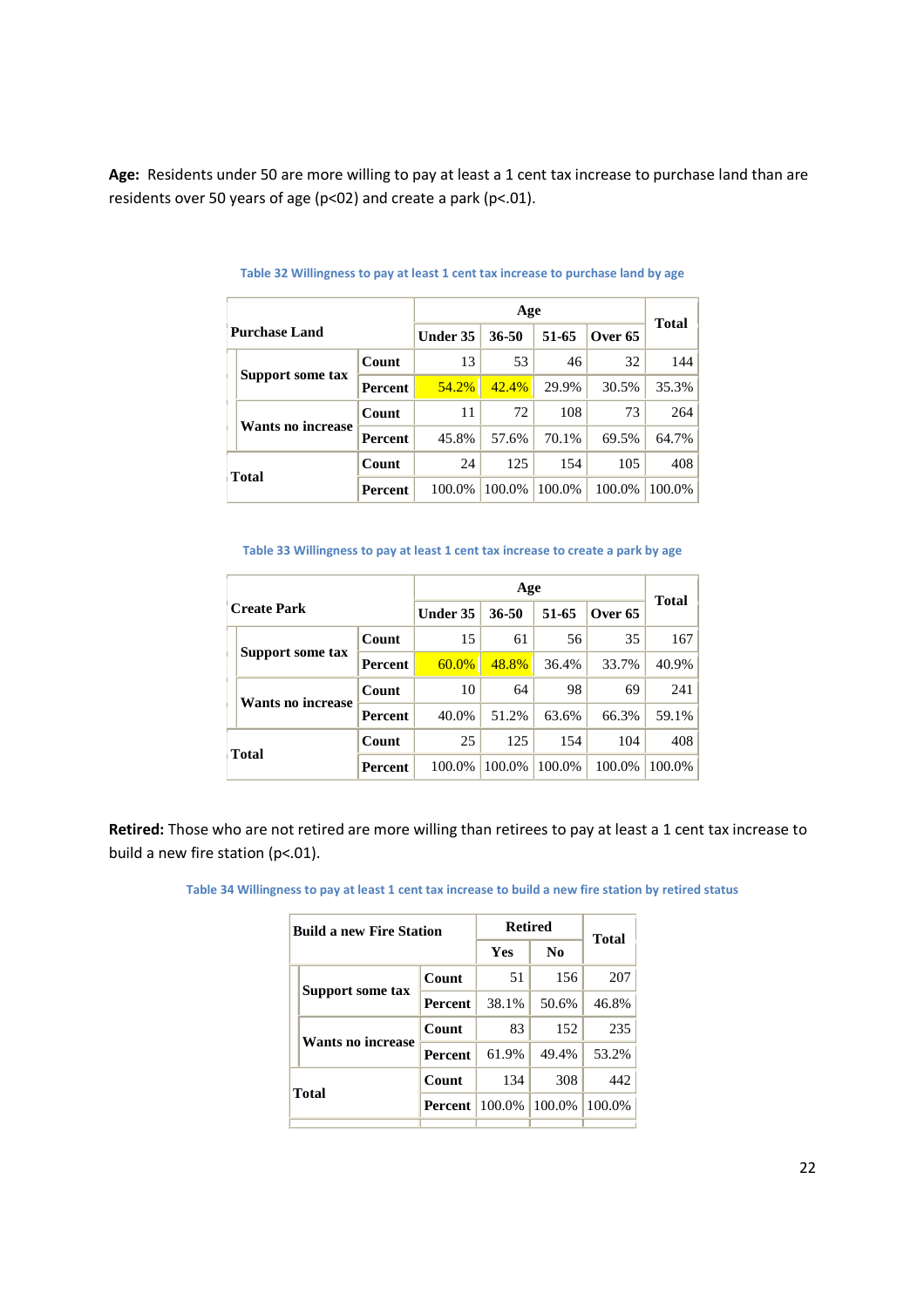**Length of Residence:** Those who have lived in Fairview between 6 and 15 years are more likely than others to support an expanded sheriff's Patrol (p<.02).

|                              |                   |                | How long have you lived in Fairview?                                    |        |          |        |        |        |
|------------------------------|-------------------|----------------|-------------------------------------------------------------------------|--------|----------|--------|--------|--------|
| <b>Expand Sheriff Patrol</b> |                   |                | Less than 1 year $ 1-5$ years $ 6-10$ years $ 11-15$ years $ 15+$ years |        |          |        |        | Total  |
|                              | Support some tax  | Count          | 3                                                                       | 19     | 33       | 39     | 118    | 212    |
|                              |                   | Percent        | 42.9%                                                                   | 43.2%  | $61.1\%$ | 61.9%  | 42.8%  | 47.7%  |
|                              |                   | Count          | 4                                                                       | 25     | 21       | 24     | 158    | 232    |
|                              | Wants no increase | Percent        | 57.1%                                                                   | 56.8%  | 38.9%    | 38.1%  | 57.2%  | 52.3%  |
|                              | <b>Total</b>      | Count          |                                                                         | 44     | 54       | 63     | 276    | 444    |
|                              |                   | <b>Percent</b> | 100.0%                                                                  | 100.0% | 100.0%   | 100.0% | 100.0% | 100.0% |

**Table 35 Willingness to pay at least 1 cent tax increase to expand Sheriff's Patrol by length of residence**

## **Fee of Tax for Garbage Collection**

 $\triangleright$  The community is evenly split on the garbage collection fee-tax issue. 51% do not support garbage collection while of the remaining 49%, 10% prefer the tax, 18.8% prefer the fee and 20% would accept either.

|                | <b>Garbage Collection</b>         | <b>Frequency</b> |       | <b>Percent   Valid Percent*</b> |
|----------------|-----------------------------------|------------------|-------|---------------------------------|
|                | Do not support garbage collection | 230              | 47.9  | 50.8                            |
|                | <b>Tax increase</b>               | 47               | 9.8   | 10.4                            |
|                | Annual fee                        | 85               | 17.7  | 18.8                            |
|                | <b>Either</b>                     | 91               | 19.0  | 20.1                            |
|                | <b>Total</b>                      | 453              | 94.4  | 100.0                           |
| <b>Missing</b> | <b>System</b>                     | 27               | 5.6   |                                 |
| <b>Total</b>   |                                   | 480              | 100.0 |                                 |

**Table 36 Garbage collection method of payment**

Valid percent is the percent of those who answered the question

#### **COMMENTS: All Comments are in Appendix II**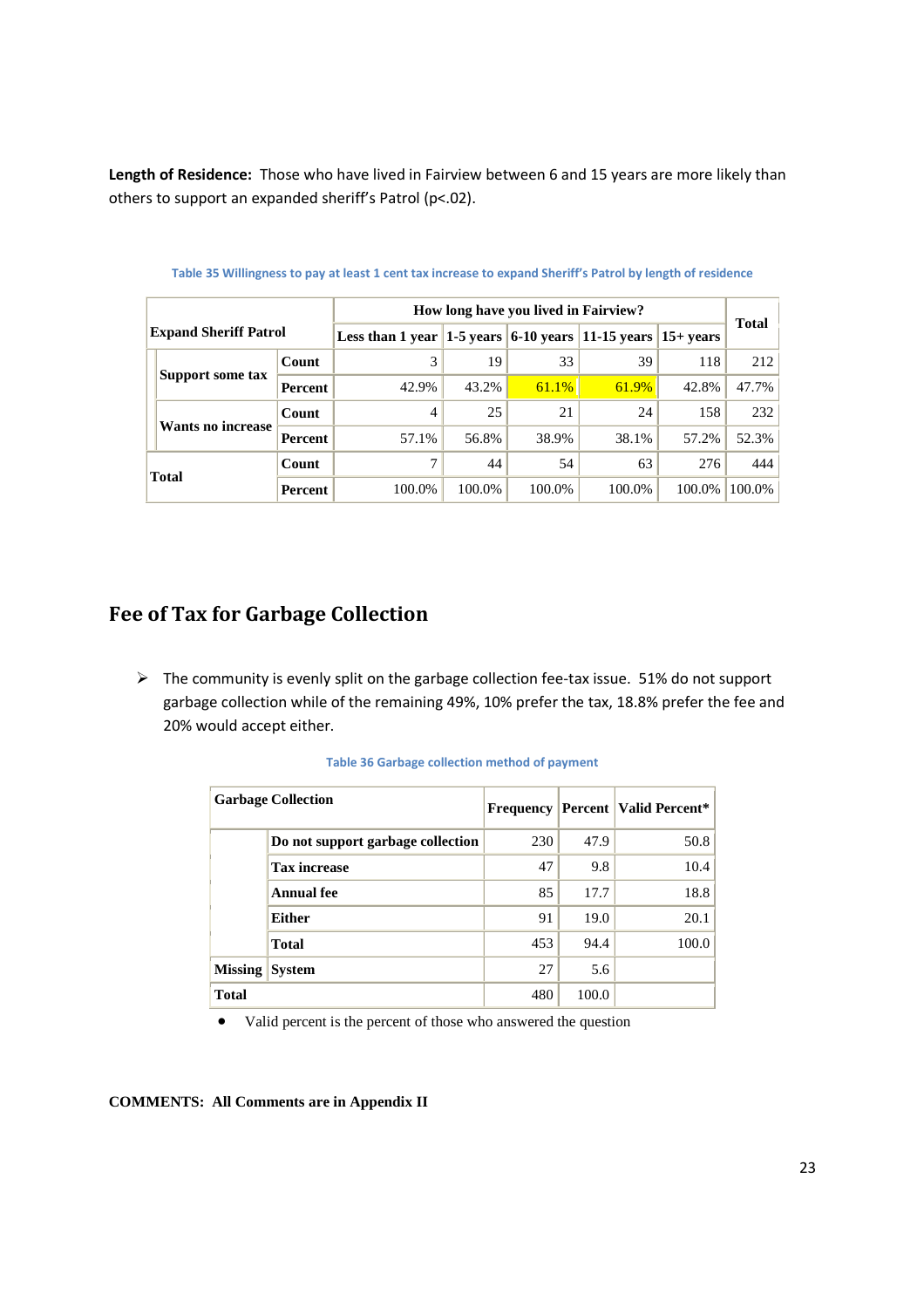# **Appendix I**

| <b>Request</b>                                                | Frequency      |
|---------------------------------------------------------------|----------------|
| <b>ABC</b> store                                              | 1              |
| <b>ABC</b> store, or winery                                   | 1              |
| Affordable restaurant                                         | 1              |
| <b>Alcohol sales</b>                                          | $\mathbf{1}$   |
| Another gas station                                           | $\overline{2}$ |
| Anything!                                                     | $\mathbf{1}$   |
| <b>Bank</b>                                                   | $\overline{2}$ |
| <b>Bank, post office</b>                                      | $\mathbf{1}$   |
| <b>Bar and Grill</b>                                          | $\mathbf{1}$   |
| Barber shop, fast food gas station.                           | $\mathbf{1}$   |
| <b>Beer sales</b>                                             | $\mathbf{1}$   |
| <b>Bojangles</b>                                              | 1              |
| Car wash, competing gas station.                              | 1              |
| Chic-fil-a restaurant                                         | $\mathbf{1}$   |
| Children's playground (such as Stallings) Pool                | 1              |
| City water and sewer, gas lines                               | $\mathbf{1}$   |
| <b>City water for everyone</b>                                | $\mathbf{1}$   |
| <b>Coffee shop, donuts, Burger King</b>                       | $\mathbf{1}$   |
| Convenience store with gas                                    | $\mathbf{1}$   |
| Dairy Queen, Burger King, or Wendy's                          | $\mathbf{1}$   |
| <b>Diner</b>                                                  | $\mathbf{1}$   |
| Dining, YMCA, Internet access                                 | $\mathbf{1}$   |
| <b>Doctors office</b>                                         | $\mathbf{1}$   |
| Extended horticulture supplies with the greenhouse            | $\mathbf{1}$   |
| <b>Family owned restaurant</b>                                | $\mathbf{1}$   |
| <b>Family restaurant</b>                                      | $\mathbf{1}$   |
| Family restaurants, not a chain. Po box at Fairview town hall | $\mathbf{1}$   |
| Family style restaurants                                      | 1              |
| <b>Farmers Market</b>                                         | 1              |
| fast food                                                     | 1              |
| <b>Fast food</b>                                              | 4              |
| <b>Fast food and other restaurants</b>                        | 1              |
| <b>Fast food chain</b>                                        | 1              |
| <b>Fast food restaurant</b>                                   | 4              |
| <b>Fast food restaurants</b>                                  | 4              |
| <b>Fast Food restaurants</b>                                  | 1              |
| <b>Fast food restaurants/other restaurants</b>                | 1              |
| <b>Fast food/coffee shop</b>                                  | 1              |
|                                                               |                |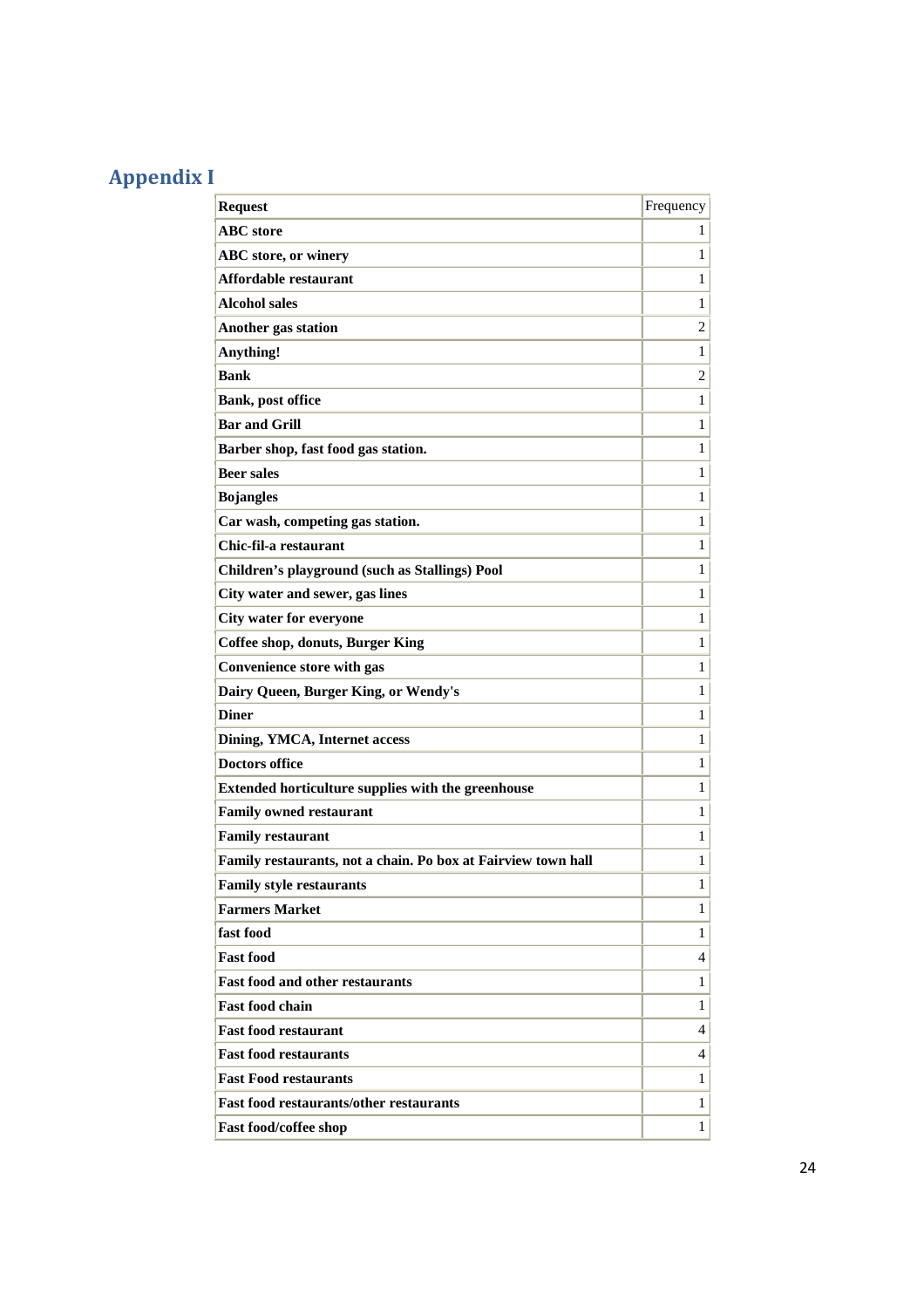| Fitness center like the aquatic center in Monroe      | $\mathbf{1}$   |
|-------------------------------------------------------|----------------|
| Food chain grocery                                    | $\mathbf{1}$   |
| Food places that deliver                              | $\mathbf{1}$   |
| <b>Food, Restaurant</b>                               | 1              |
| Garbage                                               | $\mathbf{1}$   |
| Garbage pick up                                       | $\overline{c}$ |
| <b>Gas station</b>                                    | 2              |
| <b>Gas station, Convenience Stores</b>                | $\mathbf{1}$   |
| <b>Gas stations, Restaurants</b>                      | $\mathbf{1}$   |
| <b>Good little restaurant</b>                         | $\mathbf{1}$   |
| <b>Good restaurant</b>                                | 1              |
| <b>Grocery only</b>                                   | $\mathbf{1}$   |
| Grocery store w/ pharmacy inside                      | $\mathbf{1}$   |
| <b>Grocery</b> store                                  | 2              |
| <b>Grocery Store</b>                                  | $\mathbf{1}$   |
| Grocery store and restaurant                          | 1              |
| Grocery w/ pharmacy                                   | $\mathbf{1}$   |
| Grocery w/ pharmacy. Other quality retail.            | $\mathbf{1}$   |
| <b>Grocery, Restaurant</b>                            | $\mathbf{1}$   |
| <b>Grocery, Restaurants</b>                           | $\mathbf{1}$   |
| <b>Hardware</b>                                       | $\mathbf{1}$   |
| <b>Hardware</b> store                                 | 2              |
| <b>Hardware Store</b>                                 | $\mathbf{1}$   |
| Hardware, fire dept, garbage p/u                      | $\mathbf{1}$   |
| Hardware, tire and mech shop                          | $\mathbf{1}$   |
| Have park/recreation area                             | $\mathbf{1}$   |
| Home depot or lowes                                   | 1              |
| Hospital, post office, restaurants                    | $\mathbf{1}$   |
| Ice cream shop, Diner, Antique shop,                  | 1              |
| <b>Independently owned restaurants</b>                | $\mathbf{1}$   |
| Library                                               | 1              |
| library, park                                         | 1              |
| Library, Park                                         | $\mathbf{1}$   |
| little restaurant                                     | $\mathbf{1}$   |
| <b>Lower taxes</b>                                    | $\mathbf{1}$   |
| Lowes or home depot                                   | 1              |
| Mall                                                  | $\mathbf{1}$   |
| <b>McDonalds or other restaurant</b>                  | 1              |
| More restaurants                                      | 1              |
| Need garbage service, but should not pay more for it. | $\mathbf{1}$   |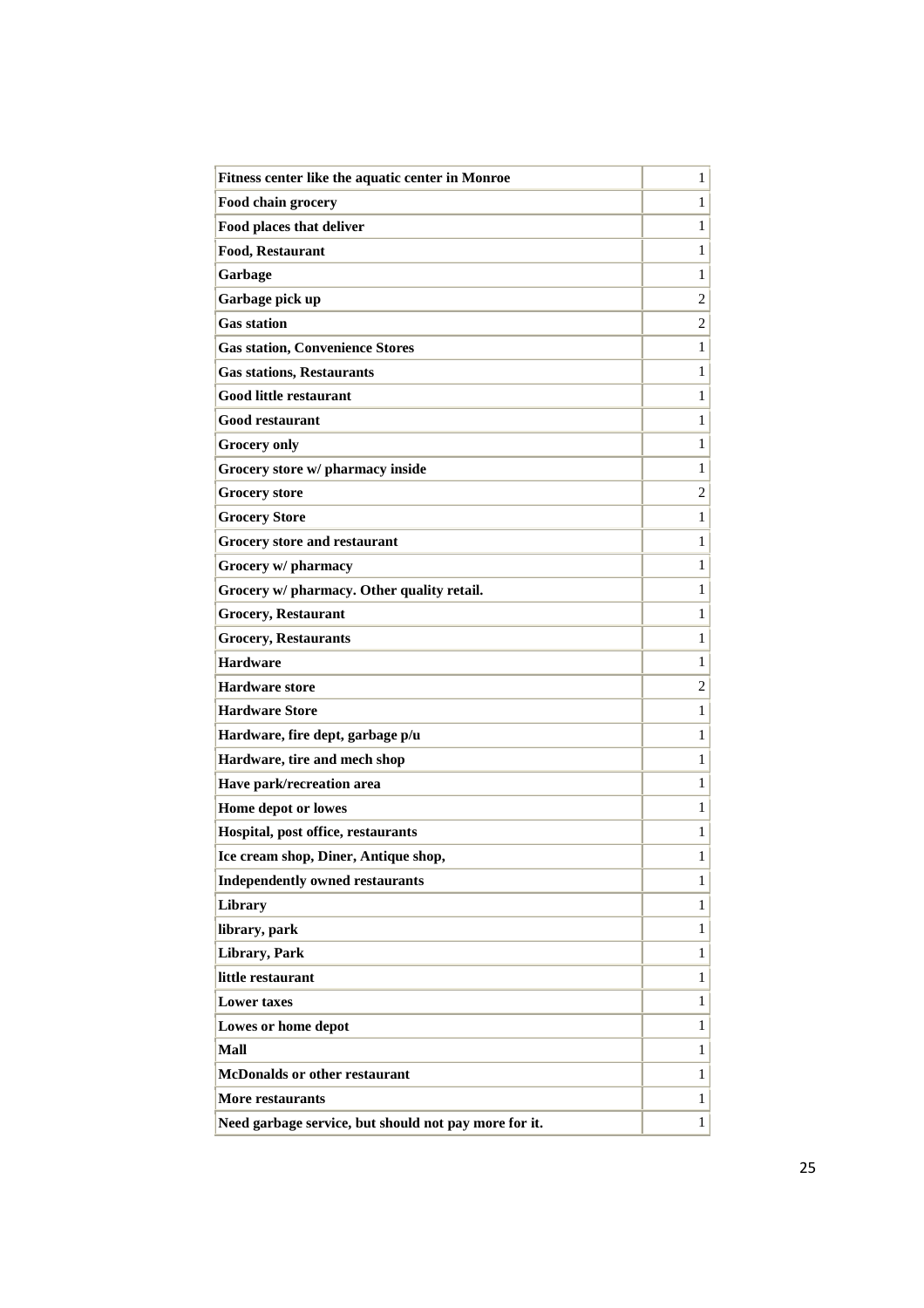| Need high speed internet service                                     | 1            |
|----------------------------------------------------------------------|--------------|
| <b>Nice Park</b>                                                     | $\mathbf{1}$ |
| Nice restaurant, park                                                | 1            |
| No super stores!, Post office or UPS                                 | $\mathbf{1}$ |
| <b>None</b>                                                          | 123          |
| None. Keep it farm land and county setting                           | $\mathbf{1}$ |
| Not sure                                                             | $\mathbf{1}$ |
| <b>Nursery for plants</b>                                            | $\mathbf{1}$ |
| Park                                                                 | 1            |
| Park, ball field, walking trail                                      | 1            |
| <b>Places to eat</b>                                                 | 1            |
| <b>Post office</b>                                                   | 4            |
| Post office, garden center, fitness center                           | 1            |
| Post office, SECU, Diner, gas competition                            | 1            |
| Post office, Town Hall, election of officials                        | 1            |
| Purchase new section of old Fairview school for town hall            | 1            |
| <b>Recycling area</b>                                                | 1            |
| <b>Restaurant</b>                                                    | 10           |
| <b>Restaurant or fast food chain</b>                                 | 1            |
| <b>Restaurant or fast food.</b>                                      | 1            |
| Restaurant, drop off recycling facilities                            | 1            |
| Restaurant, medical offices.                                         | $\mathbf{1}$ |
| Restaurant, nail salon, ice cream store                              | $\mathbf{1}$ |
| <b>Restaurant, recycling facilities</b>                              | 1            |
| <b>Restaurant, Walmart, Automotive service/parts</b>                 | 1            |
| restaurants                                                          | 1            |
| <b>Restaurants</b>                                                   | 14           |
| Restaurants, but no strip malls like midland                         | 1            |
| Restaurants, but not fast food                                       | 1            |
| Restaurants, dry cleaners, walmart                                   | $\mathbf{1}$ |
| <b>Restaurants, grocery store, Lowes</b>                             | $\mathbf{1}$ |
| <b>Restaurants, more gas stations</b>                                | $\mathbf{1}$ |
| <b>Restaurants. No big box stores</b>                                | $\mathbf{1}$ |
| <b>Restaurants</b>                                                   | $\mathbf{1}$ |
| <b>Retail shopping, restaurants</b>                                  | $\mathbf{1}$ |
| <b>Save farm land</b>                                                | $\mathbf{1}$ |
| <b>Service Station</b>                                               | $\mathbf{1}$ |
| Small contemporary strip mall on 601 with grocery, dry cleaner, etc. | $\mathbf{1}$ |
| <b>Small restaurants</b>                                             | $\mathbf{1}$ |
| Small retail stores consolidated to a geographic location.           | $\mathbf{1}$ |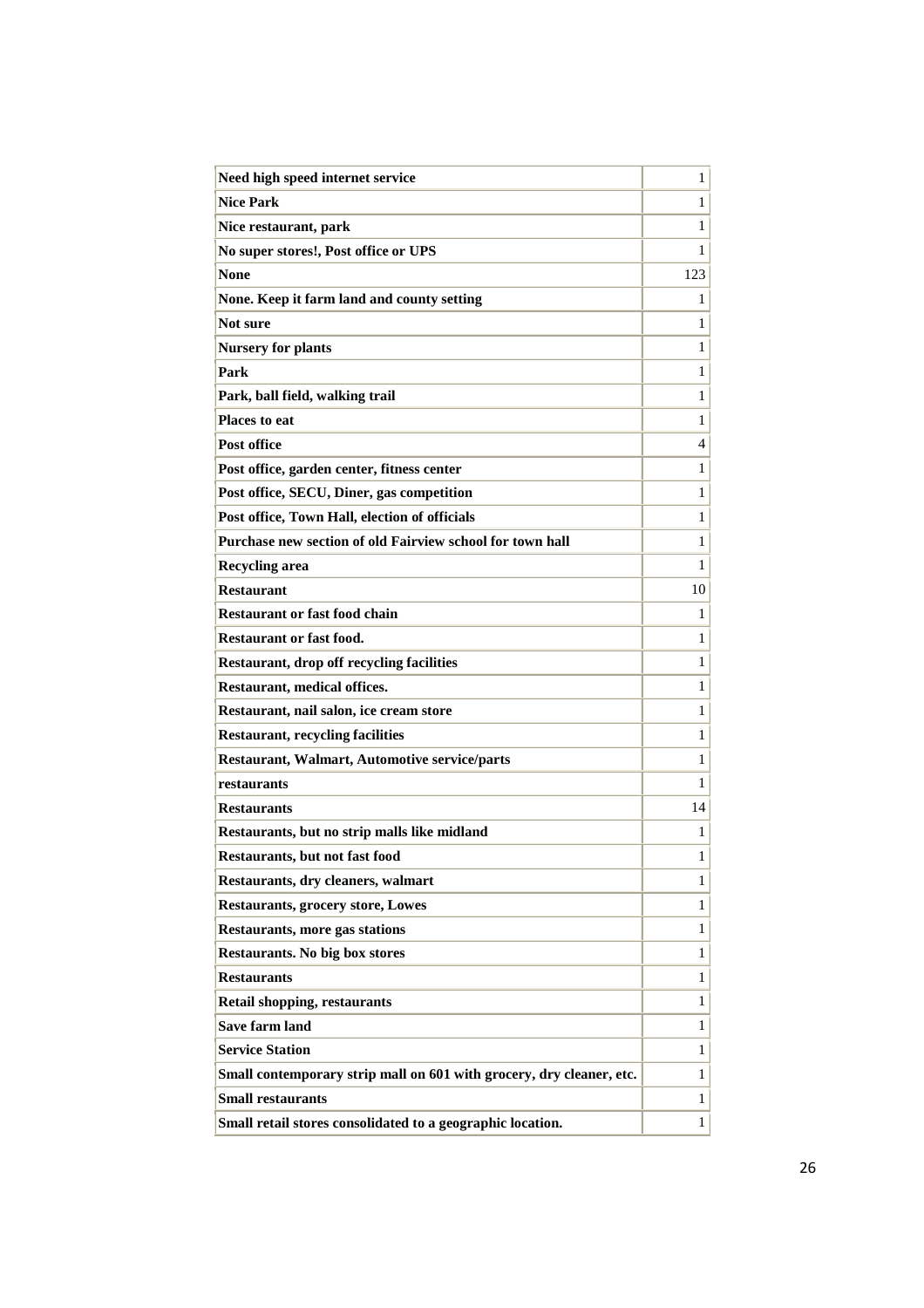| <b>Small shops and small businesses</b>                       | $\mathbf{1}$ |
|---------------------------------------------------------------|--------------|
| <b>Small specialty retail shops</b>                           | $\mathbf{1}$ |
| <b>Small strip shopping</b>                                   | $\mathbf{1}$ |
| Subway or other eating places                                 | 1            |
| Subway/pizza restaurant                                       | $\mathbf{1}$ |
| Target, Chick-fil-a                                           | $\mathbf{1}$ |
| <b>Target, Restaurants</b>                                    | 1            |
| <b>Target, Walmart</b>                                        | 1            |
| <b>Tire store, Hardware</b>                                   | 1            |
| Truck stop to accommodate 45 foot motor homes                 | 1            |
| <b>Upscale shopping and restaurants, Harris Teeter, Lowes</b> | $\mathbf{1}$ |
| Variety store, Fabric shop                                    | $\mathbf{1}$ |
| <b>Wallmart, Target, Kohls</b>                                | $\mathbf{1}$ |
| Walmart, target, etc.                                         | 1            |
| Water and sewer service                                       | $\mathbf{1}$ |
| Water to house. I am 1000 ft of main rd.                      | $\mathbf{1}$ |
| Well planned shopping center                                  | 1            |
| Wendy's or Burger King, Family restaurant                     | 1            |
| Wendy's or other small restaurant                             | 1            |
| <b>Total</b>                                                  |              |
|                                                               |              |

## **Appendix II**

A grocery and pharmacy could create a shopping center and possible restaurants will come

Action garbage is not so great. Need more recycle bins and it is too expensive. Sometimes they throw it all together.

Actual center of town will make Fairview more attractive

Add speed humps to slow traffic on SR 1544

Adding an ambulance to fire dept would be good idea to serve older population.

Adding parks, stores, shopping will increase crime.

All actions by council should be subjected to yearly referendum by residents.

All areas of town need access to high speed internet.

Any tax increase is unwelcome. What attracted me here were low taxes; any proposed services are nice to have but not needed.

Anyone who wants to change this quiet agricultural area should move to an area more suitable to their tastes.

Area needs sewer service

Area to have music festivals, other festivals, place to have model airplanes, lawn bowling, etc.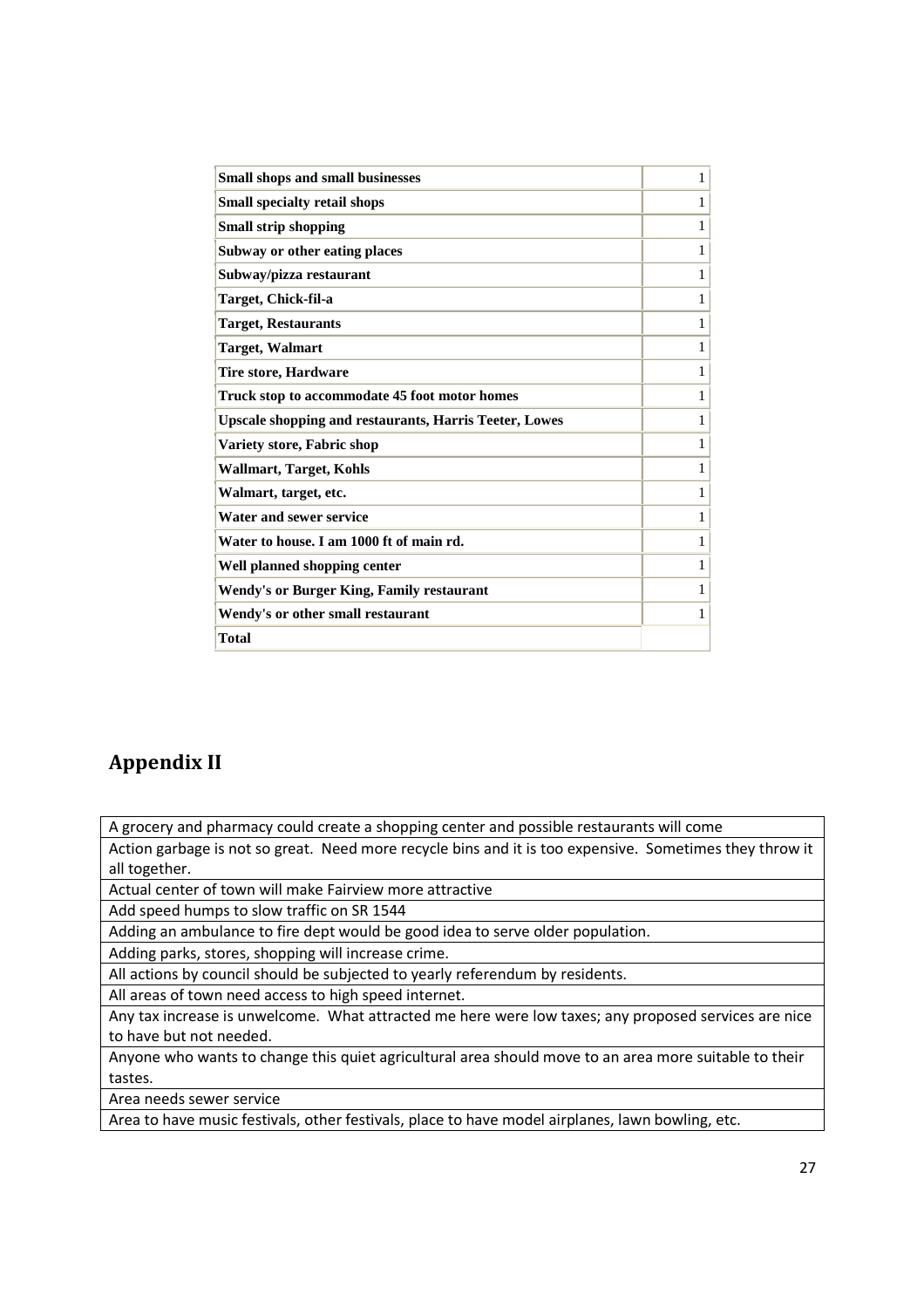Ask county to clean up shoulder of Hopewell church rd. between Brief rd and Cabarrus county line. Avoid invasion of retail stores.

Basic park w/ walking trail, children's playground

Be a welcoming community that embraces diversity

Be careful with tax revenues and send out an "unbiased" newsletter about what and how our town is planning and doing.

Be strategic with spending

Build new fire station near new Fairview school

Build town hall w/ fire station attached w/ room to support police service in the future.

Buy land for parks, fire dept expansion, town hall and future recreational use.

Call to 911 took county 25 minutes to respond

Candidates for town council and mayor should notify public 3 months prior to any election.

Cars speed on Machado Dr., sometimes exceeding 55 mph. Need more signs or speed humps.

Central refuse/recycle points would provide community with disposal options less costly than house to house collection

Central shopping area=increase in crime

Choice to use town garbage p/u or my own service. If I can't have choice, I am against garbage p/u

Combination fire station and town hall office would be wise investment of money

Concerned that property taxes will make retiring here impossible

Consider locating possible grocery/pharmacy at or north of 218.

Consider purchasing land for park/recreation area near 601 and Brief Rd.

Council should do something for the people who pay taxes instead of what they want for themselves.

County water for everyone.

County water for everyone.

Develop attractions that will bring growth and youth to the community.

Dismiss Bradley Purser for conflict of interest

Dissolve the town. Taxpayers get no services for taxes paid.

Do away with town council, have a vote to find out if residents want to continue to "town" of Fairview

Do not change Fairview into a highly governed community. We do not care for rules and petty laws.

Do not develop--Keep it rural!

Do Not make the UDO in zoning so hard small bus cannot afford to open doors or expand.

Do not need garbage collection or recycle.

Do not raise taxes. Do not need fire station, park, and town hall. Recycle is available at the dump. Do not raise the tax rate. Use the taxes paid over the last ten years to pay for things (like garbage collection).

Do not support growth of local govt.

Do not support tax increases and expanding govt.

Do not want to have small houses on small lots in large numbers in the area.

Doing a very good job! Continue the good works! Thanks!

Don't allow urban sprawl to invade the pristine environment here

Don't be like Mint hill or Matthews. Don't over reach.

Don't become a Stallings

Don't compete with other areas.

Don't destroy beautiful community with residential and commercial growth.

Don't increase taxes or services; just improve on what we have.

Don't increase taxes. Most residents are barely keeping their heads above water.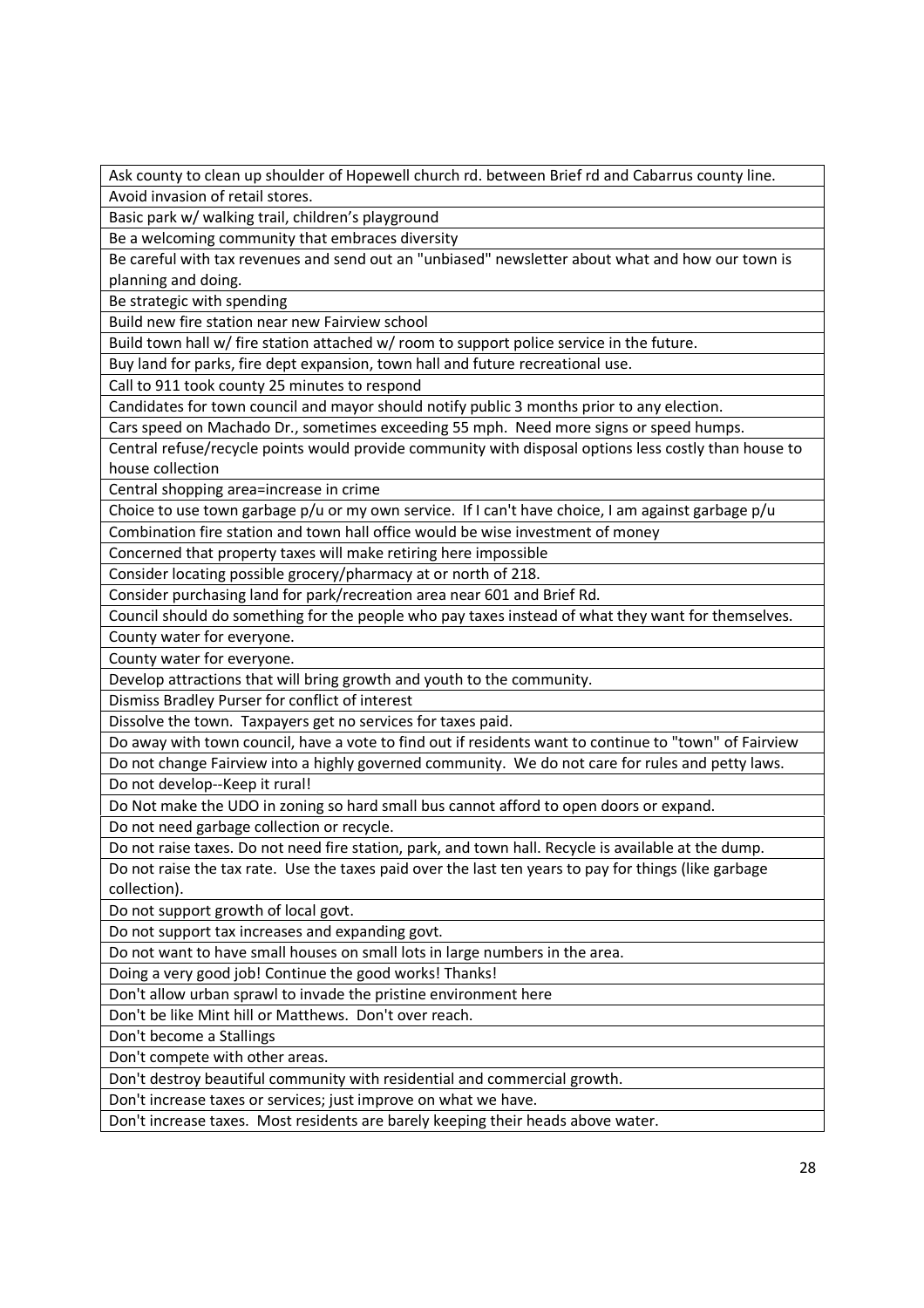Don't let Fairview become a mini Chlt.

Don't let outside firms do your thinking for you

Don't like the gas line

Don't look for additional ways to spend money. County is in debt due to providing too many services.

Don't need any tax increases or fees or new services.

Don't need park or fire station--too expensive

Don't put greenway on river or other creeks. No one wants strangers walking on their properties.

Don't sacrifice the soul of the community (rural farm community)

Don't see any benefit from the taxes I pay except fire protection.

Don't see anything tax money I pay provides. We should at least have garbage collection.

Don't spend money on garbage collection

Don't understand why garbage collection isn't provided with current taxes.

Drop off station for recycling/trash collection

Drop off station for recycling/trash collection

Equipment fire fighters use is more important than a fire station.

Everyone should pay for their own trash pickup

Expand city limit to meck county line and cabarrus

Expanded sheriff patrol should be provided by the county, not paid for by Fairview

Fairview collects taxes beyond reason now and provides no services to citizens

Fairview is a great place to live. No need to change it.

Fairview is fine the way it is, we do not need to build numerous neighborhoods to attract people who don't appreciate the country lifestyle.

Fairview needs to preserve rural country lifestyle.

Fairview needs to stay the way it is

Fairview should be identified as a green forward thinking community.

Fairview should financially support piedmont rec assoc for community kids. Should be audited before funding.

Fairview should remain true to its' current culture and way of life.

Fairview VFD needs reorganization due to mismanagement

Farming nature of area is being destroyed by those who seek tax monies for projects and improvements to make this a "town."

Find other means other than raising taxes for needed improvements

Fire dept needs priority

Fire dept should have audit and publish for citizens to see.

Fire protection is a concern when living in the woods without hydrants

Fire station/equipment should not be paid for by property tax increase

Fix pot holes in roads, better maintenance of roads

Garbage collection point and recycle center could be a start.

Garbage collection should be supported by tax increase to be able to deduct from income taxes

Gas lines on Indian Tr. Fairview Rd

Get water to more homes. We have very bad water and live close to the line but can't get water.

Good retail shops, such as Harris Teeter (no food lion)

Goose creek easements have neg. impact on my property. Building is right up to edge of run off areas which pass thru my yard.

Greenways

greenways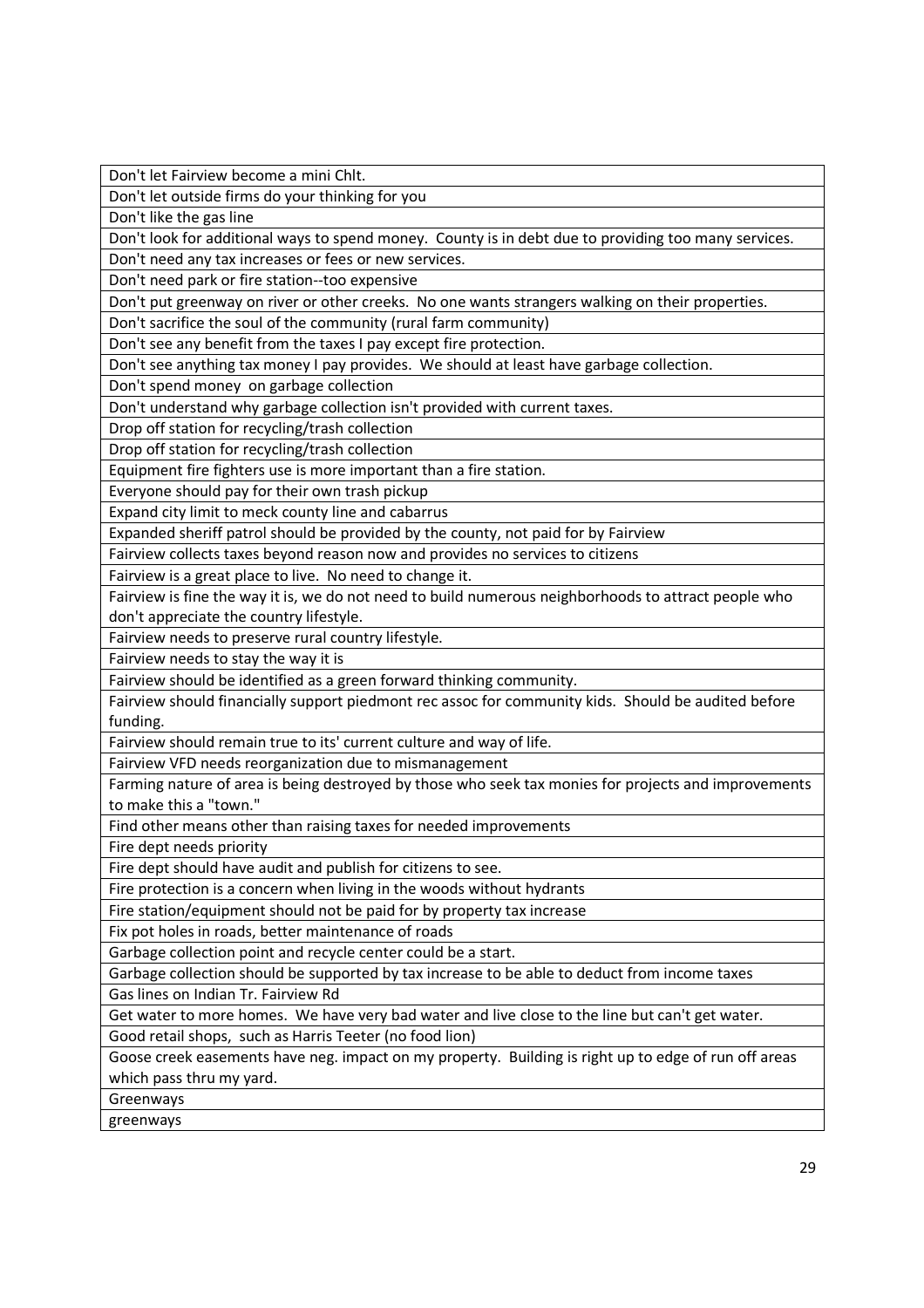Greenways

Grocery chain at junction of Brief Rd. and 601

Growth will increase crime which will increase need for more patrols

Have localized town center with small shops and services, restaurant, physicians office

Haven't seen any benefit for taxes paid.

Haven't seen any general services provided from taxes already collected

Heard that natural gas in the neighborhood. We hope it is very soon.

I am 95 yrs old and cannot afford higher taxes.

I do not see any need for changes. Leave well enough alone.

I do not support any tax increase

I do not support overspending.

I do not want Fairview to become another Indian Trail

I feel unsafe living here b/c of the dangerous traffic on hwy 218W. School buses trying to turn onto Clontz Rd is dangerous. Need stop light

I have seen no improvement since it has been incorporated.

I live on Diablo Ct. and would be willing to pay for water service. We have well water now.

I moved here because this is a rural area with low crime and I love it just like it is.

I moved here to get away from taxes and people telling me how to live my life.

I strongly support strict development restrictions to prevent tract home development. No lots less than 1 acre.

I support building one building which will house town hall and fire department together

I support new fire equipment if reasonable.

I think you know what may be needed for us all. Please help everyone you can.

I value small town, country living. That is the reason people move here. If we change it, future family members would not get to have what we have.

I voted for incorporation to keep taxes low and area rural. Please don't change that.

I will actively resist and vote against any govt. ideas.

I would hate to see this area fall prey to the development that has occurred in Weddington area over the past decade.

Important to keep taxes low or the same

Increase taxes on temporary basis to replace fire equipment, purchase land and create park.

Increased commercial development will bring increased crime

Increased sheriff patrols are needed

Increased taxes makes it harder for senior adults on fixed incomes.

Inform public of council meetings

Install solar farms (tri-sun solar energy)

Keep agricultural landscape of the area

Keep Fairview a nice rural area. Don't add subdivisions or large retail stores which bring crime and traffic Keep Fairview a nice rural community.

Keep Fairview as it is, do not increase taxes.

Keep government small

Keep govt as small as possible

Keep gov't small, don't force things on people

Keep larger lot for housing.

Keep rural country feel. Not in favor of commercial growth.

Keep rural lifestyle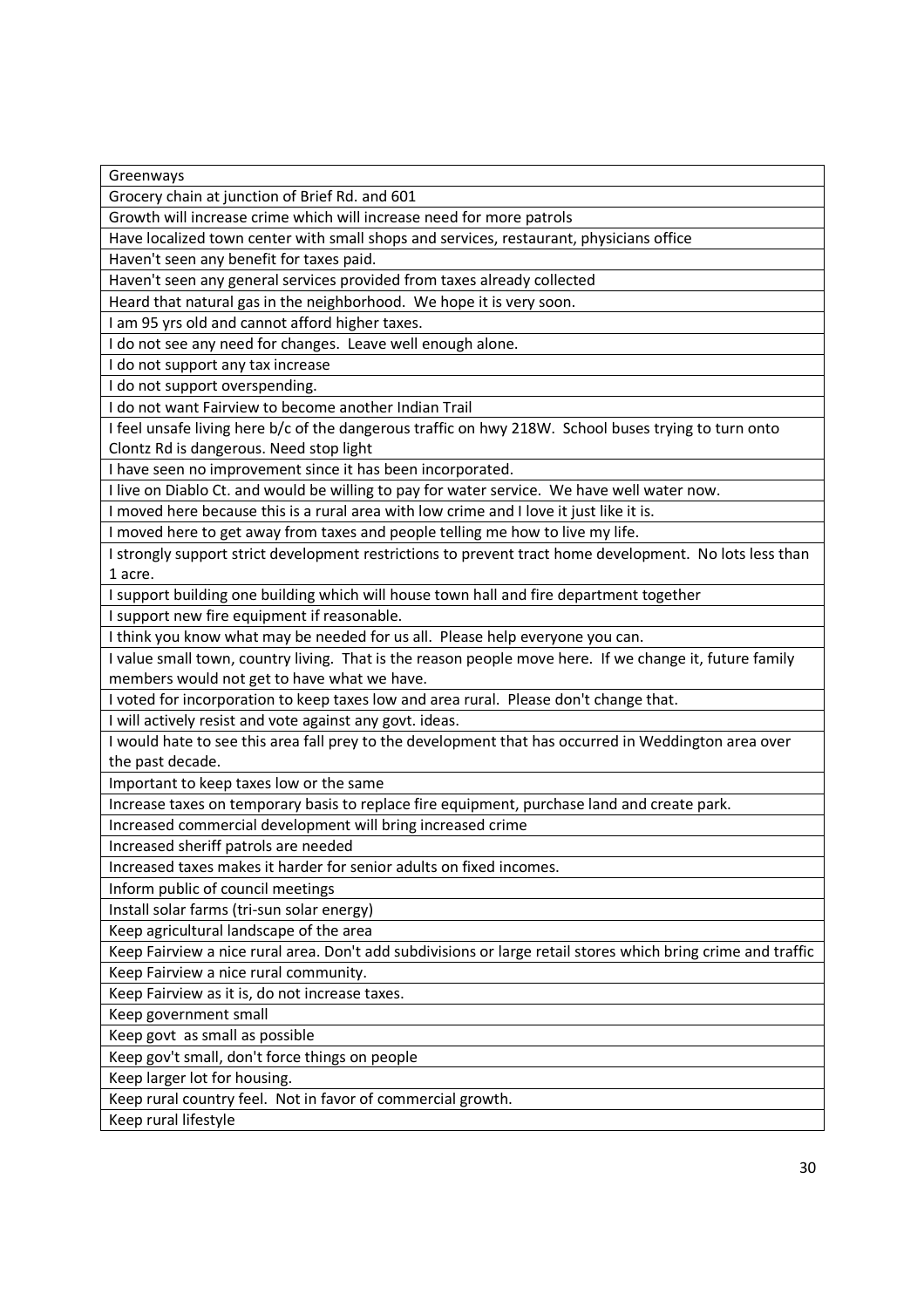Keep tax rate at 2 cents

Keep us rural.

Land use planner is over rated.

Large shopping area will attract crime, don't need it.

Leadership must be held accountable for public monies.

Leash law for dogs

Leave Fairview alone!

Leave Fairview as it is now. We own the land, but cannot use it like we want to

Let community know more about town meetings (date and time).

Let people know when there is a fire dept general meeting.

Let's stay a small town.

Library more important than town hall offices which should be rented by council.99

Limit outsourcing of services

Love atmosphere is rural with few restrictions. Please don't change

Lower speed limit on 218 near 601

Maintain farm land and rural feel.

Maintain rural feel.

Make Fairview part of the Urban Archery Season (extended deer season for archery hunters).

Make hwy 218 unlawful for 18 wheelers

Make people get rid of untagged vehicles in their yard. Negative impact on property values for neighbors

Make people keep up their place-no junk cars, garbage, etc.

Money should already be there for garbage collection, but I support annual fee within reason

More information is needed to determine the need for a town hall, fire department and fire equipment. Most residents are self employed and depend on low property taxes to survive

Moved from Stallings 3 yrs ago because Stallings increased taxes on our property. We prefer the country to the town.

Moved here for country living. Don't want development to change that!

Moved here for the open spaces and farming areas. Don't need strip mall, parks, new govt. bldgs.

My taxes are already so high I can barely pay them. I am afraid I will lose what I worked for all my life. Need 24 hr. fire coverage before new building.

Need a good grocery store

Need building codes to keep quaint setting and southern charm (like Davidson). Dollar store is an eyesore!

Need garbage dump and recycling facility in Fairview

Need garbage/recycle.

Need law enforcement for speeders on hwy 218, especially big trucks going too fast.

Need more industry to increase tax base

Need ordinance to stop people target shooting on their property. People fire off several hundred rounds every week.

Need recycling closer than piedmont

Need sign announcing council meeting in school day of meeting.

Need speed limit enforcement along heavily travelled roads (Hwy. 218, Indian Trail-Fairview rd.)

Need to keep town pretty much as it is.

Need to recycle for more than the dump accepts, similar to meck co.

Need to remain a rural town, with country life style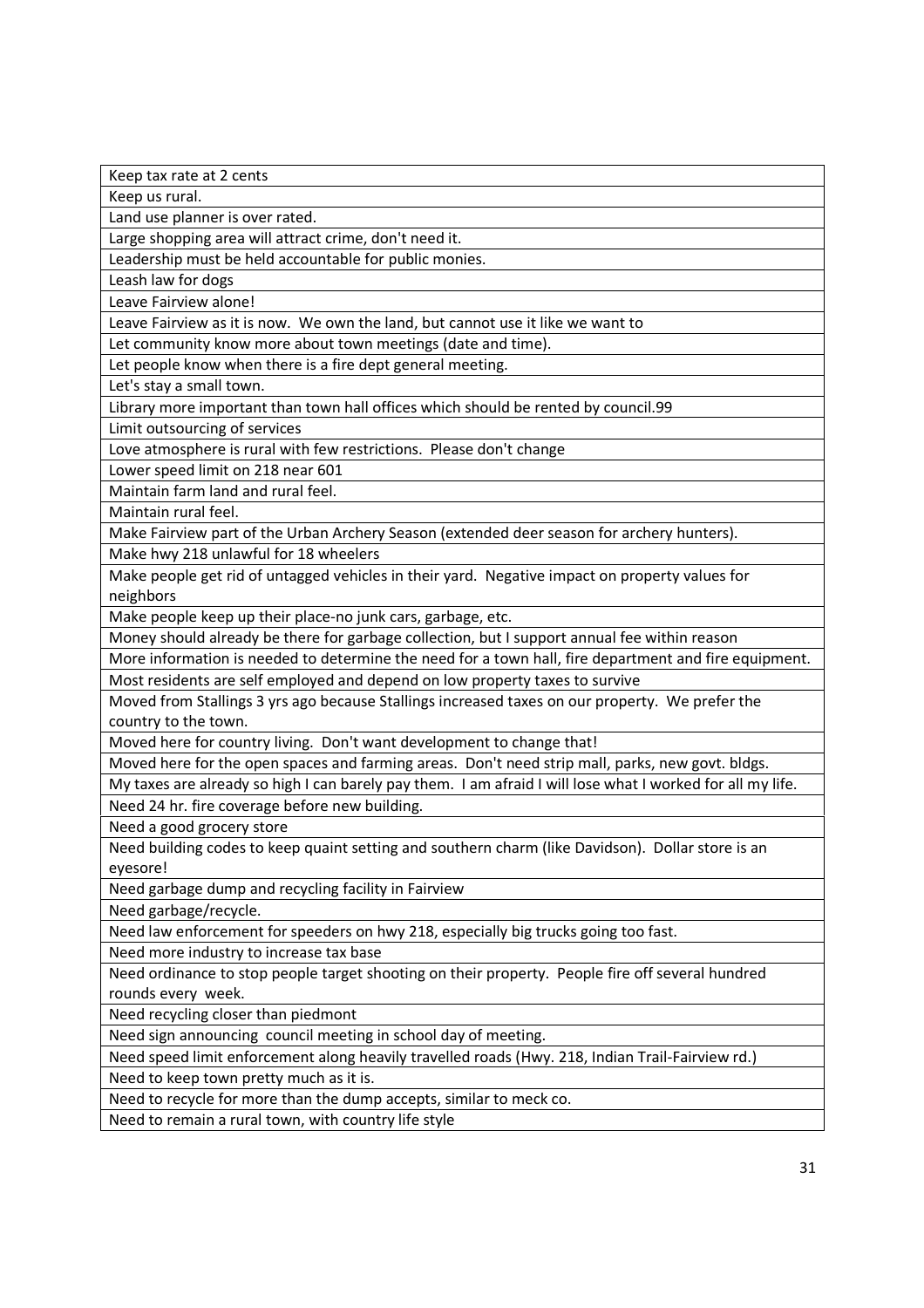| Need water lines for main roads                                                                         |
|---------------------------------------------------------------------------------------------------------|
| New fire equipment is only thing needed. Everything else named is available close by.                   |
| new fire house is needed                                                                                |
| New park is being built near Corning plant, Wallace rd. area. No need for Fairview to build a park.     |
| No additional taxes                                                                                     |
| No additional taxes                                                                                     |
| No expansion in govt.                                                                                   |
| No government expansion                                                                                 |
| No increase in taxes!                                                                                   |
| No increase in taxes.                                                                                   |
| No mobile home parks                                                                                    |
| No mobile home parks                                                                                    |
| No more taxes!!                                                                                         |
| No need for a grocery store                                                                             |
| No need for garbage collection                                                                          |
| No need for garbage or recycle services                                                                 |
| No need for town hall for five town leaders and a planning and zoning dept.                             |
| No new box stores                                                                                       |
| No new taxes                                                                                            |
| No park at this time                                                                                    |
| No tax increase.                                                                                        |
| No tax increase. Support no property taxes for elderly (65+)                                            |
| No trailer parks                                                                                        |
| Not every idea is a good idea that deserves tax increases.                                              |
| Not interested in growing the town any larger or busier. Leave it alone                                 |
| Nothing wrong with the present town hall.                                                               |
| Only well-planned attractive retail business                                                            |
| Opportunities to participate in the Carolina Thread trail                                               |
| Other than fire department and signs we have gotten nothing for our tax money                           |
| Outsource service where available                                                                       |
| Park is needed                                                                                          |
| Park with walking/bike trail.                                                                           |
| Park would be a good addition                                                                           |
| Park/rec. area could be incorporated w/ future town hall.                                               |
| Park/recreation area with tennis courts, trails, etc would be excellent addition                        |
| Parks should be the last thing on the list that is built.                                               |
| People moved here because of what it is. Expanding the gov't and trying to make a "town" only brings    |
| trouble.                                                                                                |
| Place dumpster in central location that is available 6 days a week.                                     |
| Planning and zoning is a joke. Zoning does not enforce anything. We should not have residential         |
| homes with businesses next door. Zoning officer will not investigate complaints.                        |
| Please get water service, garbage collection and high speed internet before building park or town hall. |
| Please keep Fairview a small county town.                                                               |
| Please keep our village the way it is. Growth areas are within reach if needed.                         |
| Please keep small town Christian feel by avoiding excessive land clearing to build clusters of homes    |
| Please keep small town feel. Not everyone wants city conveniences.                                      |
|                                                                                                         |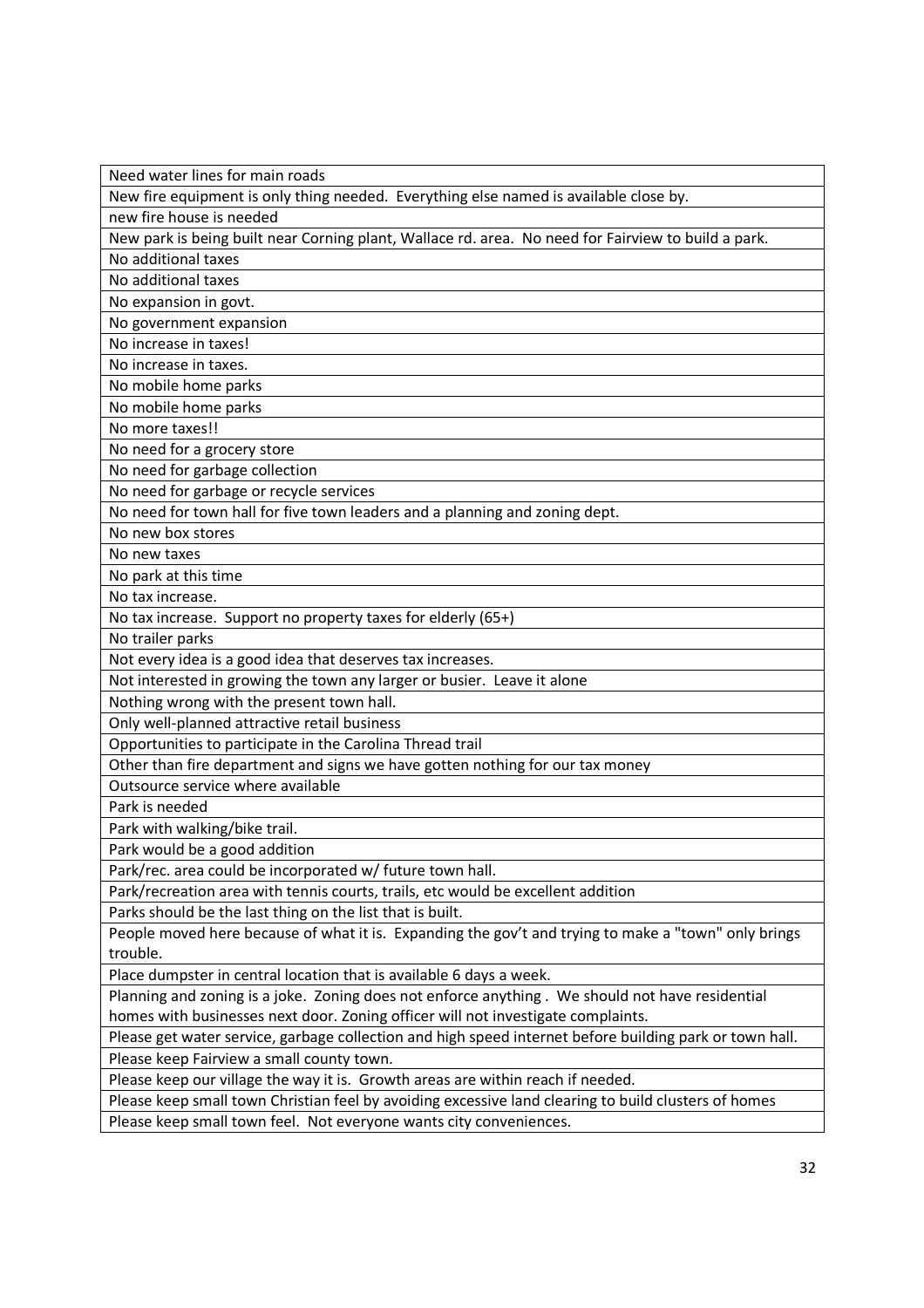Please keep taxes low. It's the best thing about Fairview.

Please preserve country life. Keep taxes low.

Police protection is major concern. Numerous thefts in my area with slow response time from sheriffs dept.

Population seems to be over stated.

Private companies provided trash p/u cheaper than govt. can.

Private service for garbage is readily available.

Protect small town living and don't let commercial development take over.

Provide adequate law enforcement

Provide annual report of tax income and expenditures.

Provide annual report of tax income and expenditures.

Provide water because need is urgent for residents safety. Consider grants for this urgent issue.

Purchase old school/grounds for town hall/ park/ etc.

Push for sewer service. I would pay 3 cent increase for sewer service.

Put commercial development at the by-pass 601 intersection.

Rate for garbage and recycle should be competitive with private contractor

Receive no services (garbage/water/sewer for tax dollars.

Recently informed our water had unsafe levels of arsenic. We need water services NOW!!

Recycling should be self sufficient

Recycling would be good

Reduce speed limit on 218 to 50 mph.

Reduce the amount of tax I pay Now

Remain a small rural area. Keep small family farms

Remain small town atmosphere with basic needs

Renovate old Fairview gym for charging for rec. basketball, basketball camps, open times for residents to use for a fee.

Replacement of fire equip. and town hall should already be in a budget, paid for by current taxes

Report deaths, illness known to citizens so we will know who we can help. Paper is not very good at announcing information.

Request repavement of Brief Rd. from Castle Stone to Arlington Church Rd.

Responsible growth that preserves our town.

Rural areas should be expanding, not getting smaller

Sheriff dept should patrol neighborhoods/ streets. I live on Marchado Dr. and people race @ 9PM at night. Also people speed on the street all the time.

Sheriff's dept does not respond in timely way when called. Sometimes does not respond at all.

Sheriff's office would patrol Fairview regardless if we are town or not.

Should be proactive in helping secure financing for a plant such as the tri-county proposal.

Should have had an impact fee on all home construction to help build new schools and fire and rescue

Should have permanent part-time firefighter (8-6) at the station.

Small park would be nice for kids and older folks2

Smaller govt.

Speed limit on 218 should be reduced.

Stay small, stay safe.

Stop discharging of firearms in city.

Stop light at hwy 218 and mill grove rd.

Street lighting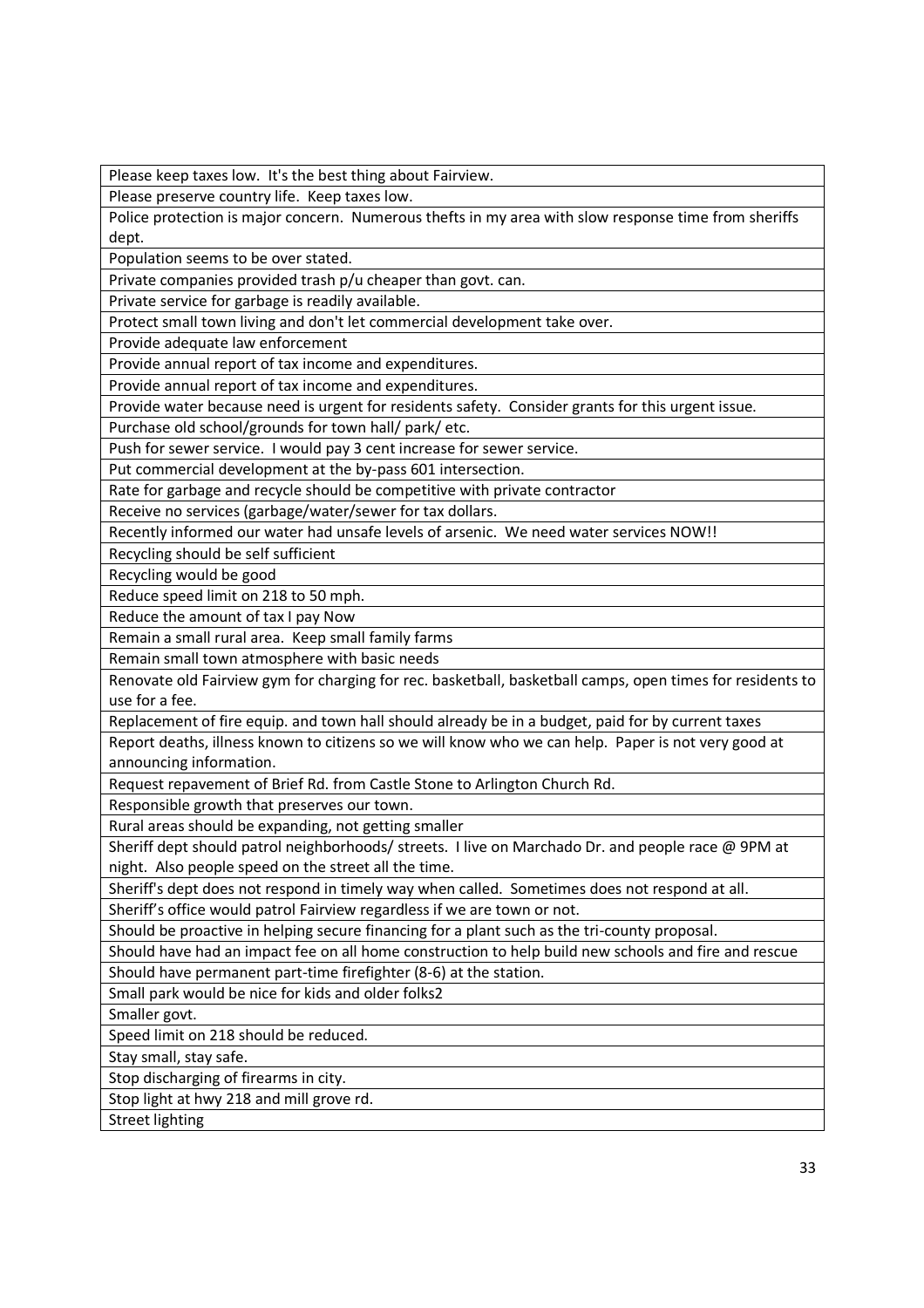Street lights Lawyer rd., Indian trail, Fairview Rd and 218.

Strict zoning requirements as to lot size and no cracker box development!

Support new fire station and town hall built together and done tastefully.

Support tax increase for updated fire equipment

Support temporary increase in tax only for newer fire department equipment.

Tallwood community needs better streets

Thank you for asking!

Thank you for doing this survey. Nice to know you care about our opinions

Thank you for this opportunity

Thank you for this survey.

Thank you for this survey.

Thanks for all you do!

Thanks for doing this survey--appreciate you getting residents feedback

Thanks for the survey

Thanks for the survey. Glad you are interested in what residents have to say.

Thanks for your efforts

Thanks to all of you for all you do.

Thanks to the mayor and council members for this report and other services.

Think long term-consider land purchase if possible

This is an excellent approach to take to resolve questions re the needs of our community. Thanks town council.

This town was incorporated so other towns will not annex us. Please leave well enough alone.

Too much development will increase crime and congestion.

Town center with small shops and town council office.

Town council thinks they are better than everyone else, especially Jerry Clontz.

Town hall and fire should co-exist somehow.

Town should be left as it is-an agricultural town

Town should cooperate more with the fire dept. Their services are necessary and come at a bargain. Town should have in place standards for business facades and signage to maintain highest standards

(upscale, tasteful, park like setting)

Town should pressure county to fix roads

Town was created to keep from being annexed by bigger town. It should be left a rural community.

Truck traffic on 218 needs to stop. The road is not build to handle these trucks

Try to get county water to northern part of county towards Concord.

Two services Fairview claims to provide were already provided before becoming a town. How is tax money spent now?

Update town hall area and incorporate park and shops there.

Use elementary school grounds after hours for a park. Porta john would work for bathroom facilities Use old Fairview school for fire station.

Use Old Fairview school grounds as a small park.

Use schools as community centers

Use schools for sport/recreation/park areas

Want to remain a rural community.

Water would be great. Many of us have been subjected to arsenic. Water would increase property values. Also, council on aging said Alzheimer's is 40% higher in Union.

We are very concerned about the gas pipeline safety